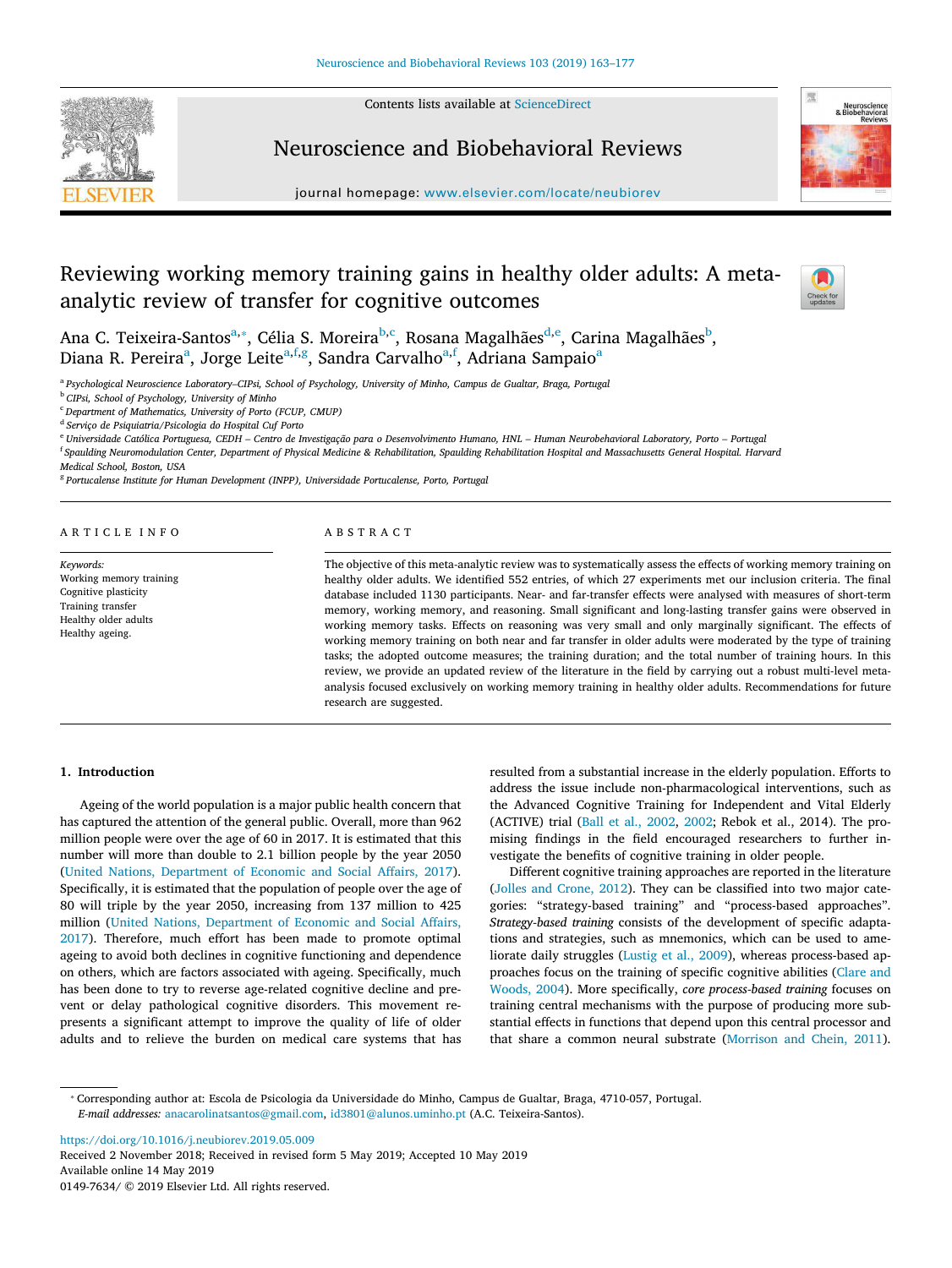Notably, working memory training (WMT) has emerged as a proxy for improving cognitive functions([Neely and Nyberg, 2015\)](#page-13-3).

Working memory (WM) refers to the components responsible for maintain temporally a limited amount of information in an available state to allow the processing of ongoing information([Cowan, 2017](#page-12-2)). WM performance declines markedly with ageing, and this has been associated with abnormalities on the frontoparietal networks involved in WM, as well as neuromodulatory (dopamine) and neuroanatomical alterations([Bäckman et al., 2017](#page-11-1), [2010](#page-11-2); [Lubitz et al., 2017;](#page-13-4) [Park and](#page-13-5) [Reuter-Lorenz, 2009](#page-13-5); [Raz, 2005;](#page-13-6) [Rottschy et al., 2012](#page-13-7); [Salthouse,](#page-13-8) [1990\)](#page-13-8). This reduction in WM capacity in older adults, along with a decrease in processing speed, seem to underlie age-related cognitive decline([Braver and West, 2008\)](#page-12-3), primarily because WM is associated with higher-order cognitive functions([Unsworth et al., 2005](#page-13-9)), including reasoning [\(Shakeel and Goghari, 2017\)](#page-13-10), reading([Just and](#page-12-4) [Carpenter, 1992\)](#page-12-4), prospective memory [\(Bisiacchi et al., 2008](#page-12-5)), processing speed([Diamond et al., 1999](#page-12-6)), attention [\(West, 1999](#page-14-0)), perceptual organization([Ko et al., 2014](#page-12-7)), and general language [\(Kemper et al.,](#page-12-8) [2004\)](#page-12-8). Therefore, given the decrease in WM performance with ageing and its putative role in higher-order cognitive functions, WMT has been studied extensively to enhance cognition in older adults, and positive effects of WMT on both cognition and neural plasticity have been found ([Constantinidis and Klingberg, 2016](#page-12-9); [Karbach and Verhaeghen, 2014](#page-12-10)).

Experimental studies of WMT typically include an experimental group, whose members participate in a WMT, and a control group. The control group can be a no-contact control group (passive control group) or an active control group that completes a non-related activity or a low-level WMT. Participants in active control group are exposed to a training setting (i.e., number of sessions, contact with the experimenter, a style of intervention) that is similar to that of the experimental group, but they are not exposed to the experimental WM condition. This design with active control condition allows the researcher to control for effects that may result from social contact during the experiment or a participant´s expectations. However, participants from both groups (passive and active control groups) undergo the same testing before and after the intervention as the participants of the experimental groups.

There is abundant literature on WMT (see app. table 4). They may include computerized tasks and can be visual, auditory or both visual and auditory. Trained tasks usually consist of complex or simple span tasks or updating tasks. In complex span tasks, participants must recall a sequence of stimuli, which is interleaved with a concurrent activity. In simple span tasks, participants must remember the sequence of stimuli in forward (fwd) or backward (bwd) order. Updating includes tasks in which participants hold specific content in memory, continually updating the information to be remembered and dropping information that is no longer needed. Training is usually adaptive, i.e., the task difficulty adjusts based on the individual's performance [\(von Bastian](#page-14-1) [and Eschen, 2016\)](#page-14-1).

Several studies have been designed to study the effects of WMT by comparing the pre- and posttest results of experimental and control groups immediately after training (posttest) and at a delayed posttraining assessment (follow-up). Additionally, studies have investigated the transfer effects, i.e., whether training gains can be generalized to other tasks involving different cognitive abilities (e.g., [Borella et al.,](#page-12-11) [2010\)](#page-12-11) such as fluid intelligence([Beatty et al., 2015\)](#page-12-12). Although there are no clear criteria to define transfer distance, most authors locate the generalization of the effects along a continuum of near to far transfer ([Noack et al., 2009](#page-13-11)). Near transfer consists of an improvement on tasks that are like the trained task and that share the same mechanisms or components, while far transfer represents an improvement on tasks that measure abilities that are not like the abilities trained. Near-transfer effects are commonly observed([Borella et al., 2010](#page-12-11); [Li et al., 2008](#page-13-12)), although this is not always the case([Dahlin et al., 2008a](#page-12-13)). Results regarding far transfer are controversial with limited or no evidence ([Borella et al., 2013\)](#page-12-14).

Previous narrative and systematic reviews have debated the

potentialities and controversies of WMT [\(Constantinidis and Klingberg,](#page-12-9) [2016;](#page-12-9) [Karbach and Verhaeghen, 2014;](#page-12-10) [Lampit et al., 2014;](#page-13-13) [Melby-](#page-13-14)[Lerväg and Hulme, 2016,](#page-13-14) [2013](#page-13-15); [Morrison and Chein, 2011](#page-13-2); [Schwaighofer et al., 2015;](#page-13-16) [von Bastian and Oberauer, 2013](#page-14-2); [Weicker](#page-14-3) [et al., 2016](#page-14-3)), yet the results are inconclusive (see app. Table 1). Therefore, the current meta-analysis aims to contribute to this debate by examining the generalization of training effects to non-trained tasks (near and far transfer) (aim 1) and the maintenance of the effects over time (i.e., at follow-up) (aim 2) by using a meta-analysis approach that is different from the ones used in previous reviews.

Additionally, previous meta-analyses([Karbach and Verhaeghen,](#page-12-10) [2014;](#page-12-10) [Melby-Lerväg et al., 2016\)](#page-13-17) and experimental studies (e.g., [Bürki](#page-12-15) [et al., 2014](#page-12-15); [Stepankova et al., 2014](#page-13-18); [Zinke et al., 2014](#page-14-4)) have suggested that variables such as type of control group([Melby-Lerväg et al., 2016](#page-13-17)), age([Bürki et al., 2014](#page-12-15); [Richmond et al., 2011;](#page-13-19) [von Bastian et al., 2013](#page-14-5); [Zając-Lamparska and Trempała, 2016](#page-14-6); for works considering only older adults, see: [Borella et al., 2017a](#page-12-16); [Zinke et al., 2014](#page-14-4)), education([Borella](#page-12-16) [et al., 2017a\)](#page-12-16), general cognitive ability([Borella et al., 2017a](#page-12-16)), baseline performance([Zinke et al., 2014,](#page-14-4) [2011\)](#page-14-7) and training dosage [\(Bürki et al.,](#page-12-15) [2014;](#page-12-15) [Lilienthal et al., 2013](#page-13-20); [Stepankova et al., 2014](#page-13-18)) might moderate training gains and transfer effects. For instance, in relation to the type of control group, a meta-analisys from [Melby-Lerväg et al. \(2016\)](#page-13-17) reported that the type of control group predicted transfer effects. In particular, studies showed more significant effects when using a passive control group than when using an active control group. However, other meta-analitical studies [\(Karbach and Verhaeghen, 2014](#page-12-10); [Weicker et al.,](#page-14-3) [2016\)](#page-14-3) did not find influence of type of control group (active or passive) in transfer effects. Regarding the age, an experimental study performed by [Borella et al. \(2014\)](#page-12-17) found transfer effects of a visuospatial WMT for measures of STM, WM, inhibition, processing speed, and reasoning only in young-old adults but not in old-old adults. In accordance, together with an age-related difference in the transfer effects, [Borella et al.](#page-12-16) [\(2017a\)](#page-12-16) also documented the role of age as an important moderator of the effects in WMT, although the results varied according to the type of transfer task. In addition, [Zinke et al. \(2014\)](#page-14-4) evidenced that old-old participants had less gains than young-old participants, except for fluid intelligence in which the reverse pattern was verified.

[Borella et al. \(2017a](#page-12-16), [2017b](#page-12-18)) have also shown that vocabulary and baseline performance influenced WMT. In this study participants with higher vocabulary scores and poor pretest performance benefited more from training, although this pattern was not the same in all outcomes (e.g., in fwd digit span, lower vocabulary score was related to more benefit in training). Moreover, participants with low levels of baseline performance in WM tasks were likely to benefit more from WMT([Zinke](#page-14-4) [et al., 2014,](#page-14-4) [2011](#page-14-7)). Related to session length/duration, [Jaeggi et al](#page-12-19) [\(2008\)](#page-12-19) documented a significant growth in far transfer throughout the sessions (from 8 to 19 sessions). Other researchers showed that a group which trained for 20-day outperformed a 10-day training group in a visuospatial measure([Stepankova et al., 2014](#page-13-18)), while a small positive significant moderator effect for small training dose in comparison to large training dose was observed in a meta-analysis [\(Melby-Lerväg](#page-13-17) [et al., 2016](#page-13-17)).

Taken together, in the current study, we verified if the variables as type of control (active/passive), mean age of participants, total number of training hours, number of training sessions, training length in weeks, training type (single training - complex span, simple span, updating, or mixed training: more than one type of WM task), years of formal education, general cognitive ability (operationalized by vocabulary score), and baseline performance would moderate the training effect (aim 3). In addition, we also verified if the type of the outcome adopted (e.g., Cattell; Raven Advanced Progressive Matrix - RAPM; complex span) would moderate the transfer effect.

Previous meta-analytical work merged the results of different age groups [\(Mansur-Alves and Silva, 2017;](#page-13-21) [Melby-Lerväg et al., 2016](#page-13-17); [Melby-Lerväg and Hulme, 2013\)](#page-13-15) or did not include older adults([Au](#page-11-3) [et al., 2015\)](#page-11-3). This review focuses on only older adults, as WM is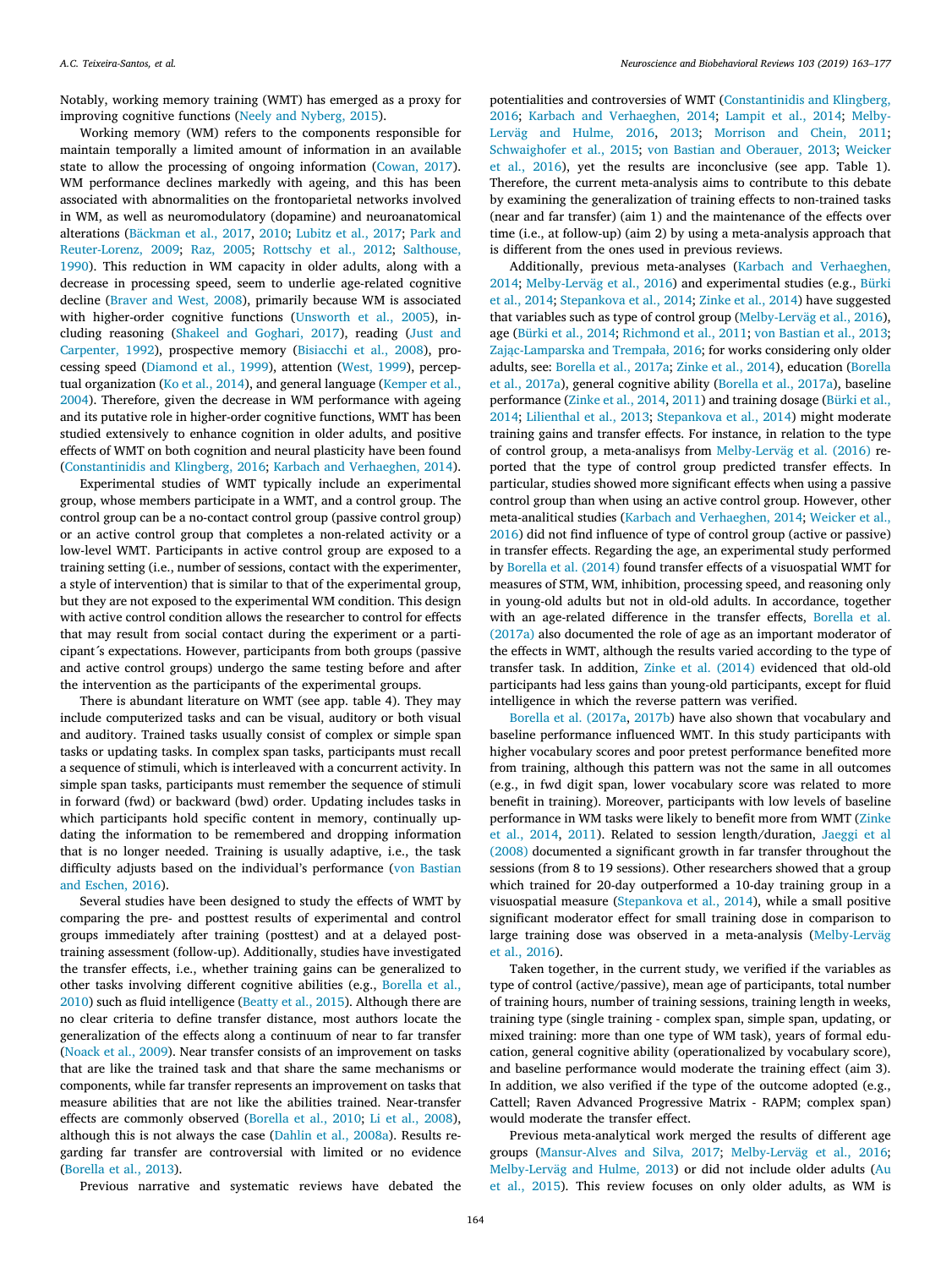markedly affected by ageing [\(Salthouse, 2000\)](#page-13-22), and WMT is proposed as an innovative approach to counteract age-related cognitive declines ([Constantinidis and Klingberg, 2016](#page-12-9); [Karbach and Verhaeghen, 2014](#page-12-10)). While merging different ages and conditions may yield sample heterogeneity, this practice can pose some problems for the internal and external validity of the findings [\(Rothwell, 2006](#page-13-23)). Additionally, to better isolate the effects of WMT, this meta-analysis addresses the specificity of the training delivered to the experimental groups by including studies whose experimental groups participated in trainings focused exclusively on WM and excluding studies whose experimental groups participated in trainings targeting cognitive functions other than WM. We also excluded papers whose active control groups participated in a non-adaptive WMT that remained always in a lower level of WMT ([Brehmer et al., 2011](#page-12-20); [Chan et al., 2015](#page-12-21); [Loosli et al., 2016](#page-13-24); [Shing et al.,](#page-13-25) [2012;](#page-13-25) [Simon et al., 2018](#page-13-26); [Wayne et al., 2016\)](#page-14-8), specific examples include: comparing an adaptive WMT with a WMT whose load (e.g.,  $N = 2$  or  $N = 3$ ) is held constant throughout the training [\(Brehmer](#page-12-20) [et al., 2011;](#page-12-20) [Chan et al., 2015;](#page-12-21) [Wayne et al., 2016](#page-14-8)); training both experimental and control groups with a recent-probe and an *n*-back task, with the experimental group receiving trials with higher proactive interference when compared to the control group([Loosli et al., 2016](#page-13-24)); the participants performed a numerical memory updating task, however different groups were exposed to distinct rates of stimuli presentation (750 ms, 1500 ms or 3000 ms) [\(Shing et al., 2012](#page-13-25)). Considering that our aim was to contrast WMT with a placebo training not related to WM (e.g., questionnaire, quiz, visual search) or a non-training condition, in the present review, the above-mentioned studies were not included in the analysis. The rationale behind this is the fact that even a low-level of WM performance activates similar brain areas as high-level of WM processing([Braver et al., 1997;](#page-12-22) [Kawagoe et al., 2015;](#page-12-23) [Ragland et al.,](#page-13-27) [2002\)](#page-13-27). Since we do not have enough information to determine a suboptimal dosage of WMT that would work solely as placebo([Huitfeldt](#page-12-24) [et al., 2001\)](#page-12-24), comparing different loads of WMT could lead to less interpretable data as these WM tasks might produce similar effects. As a consequence, we would not be able to isolate gains that are due to WMT ([ICH Harmonised Tripartite Guideline, 2000](#page-12-25)). In fact, as suggested by Brehmer and colleagues (2011), both adaptive WMT and training at low WM load might lead to neural changes. Additionally, although many researchers classify executive function tasks as WM we did not include training of executive functions, such as Stroop interference, verbal fluency or task switching. As claimed by [Oberauer et al. \(2018\)](#page-13-28) in the Benchmarks for Models of Short Term and Working Memory, executive functions are framed under specific theories and models that are different from the WM literature. Furthermore, similar to previous metaanalysis([Karbach and Verhaeghen, 2014\)](#page-12-10), we focused on healthy older adults, which represents the majority of the aging population, grounded on the basis of maintenance or enhancement of cognition as a preventive measure, instead of rehabilitation in non-normative aging as a remedial measure [\(Tkatch et al., 2016\)](#page-13-29).

Regarding the methods carried out in this meta-analysis, we employed robust analytical methods to address multiple outcomes ([Moeyaert et al., 2017](#page-13-30)) rather than use the average of the outcomes (e.g., [Karbach and Verhaeghen, 2014](#page-12-10); [Melby-Lerväg and Hulme, 2016](#page-13-14)). Robust approaches to address multiple outcomes and treatments are critical as they give unbiased parameter estimates, while the average method may bias the estimates of the standard errors([Moeyaert et al.,](#page-13-30) [2017;](#page-13-30) [Morris, 2008\)](#page-13-31). Finally, a sensitivity analysis was performed to address the lack of data on correlations between pre- and post-training measures. These correlational data are necessary to calculate the variance of the effect size of intervention gains, which was not considered in previous meta-analyses([Mansur-Alves and Silva, 2017;](#page-13-21) [Melby-](#page-13-14)[Lerväg and Hulme, 2016,](#page-13-14) [2013;](#page-13-15) [Schwaighofer et al., 2015](#page-13-16)). Finally, a descriptive analysis of the risk of bias was provided following the Cochrane recommendations([Higgins and Altman, 2008](#page-12-26)). Overall, considering these methodological issues and the fact that new papers have been published since the publication of the most recent meta-analysis,

the current study offers an integrated and updated overview of WMT gains in healthy older adults in accordance with the Cochrane recommendations [\(Higgins and Green, 2008](#page-12-27)) that highlight the need to update reviews every two years.

## **2. Methods**

We performed a systematic review following the Preferred Reporting Items for Systematic Reviews and Meta-Analyses guidelines (PRISMA) [\(Moher et al., 2009\)](#page-13-32).

## *2.1. Data sources and eligibility criteria*

Five databases (Scopus, Pubmed, PsychINFO, Science Direct, and Scielo; the last was accessed through Web of Science) were searched on January 16, 2019. There were no time or language restrictions. The search terms used were "training", "working memory", and "older adult". The combinations of descriptors can be found in the supplementary material (see table A). Additionally, reference lists from six major reviews and one book chapter in the field were also searched ([Karbach and Verhaeghen, 2014;](#page-12-10) [Melby-Lerväg et al., 2016](#page-13-17); [Melby-](#page-13-14)[Lerväg and Hulme, 2016,](#page-13-14) [2013;](#page-13-15) [Morrison and Chein, 2011](#page-13-2); [Noack et al.,](#page-13-11) [2009;](#page-13-11) [Shipstead et al., 2012\)](#page-13-33). App Table 2 includes the inclusion/exclusion criteria, and app. [Fig. A1](#page-10-0) provides a schematic representation of the steps adopted in the literature search. When there were insufficient data to proceed with effect size estimations, an email was sent to the authors requesting the relevant information. In cases in which a reply from the authors was not possible, we limited the inclusion of the study to the data provided.

# *2.2. Data extraction*

Two authors selected articles based on the titles and abstracts, and duplicate records were manually removed. After the exclusion of irrelevant articles, two authors independently performed a full-text analysis to assess the eligibility of the articles for inclusion in the review. There was moderate Fleiss' Kappa inter-rater reliability agreement between investigators in the full-text screening, including both included and excluded studies ( $k = 0.5$ ) [\(Landis and Koch, 1977](#page-13-34)). Two reviewers independently assessed the risk of bias using the Cochrane Collaboration's risk of bias tool([Higgins and Altman, 2008](#page-12-26)). Studies were classified as "high risk", "low risk" or "unclear" in the following domains: randomization, concealment of allocation, blinding of participants, personnel and outcome assessment, attrition, and reporting bias. At any stage, disagreements between reviewers were solved with discussions or in consultation with a third reviewer. Statistical analyses were conducted using the R packages "metafor" [\(Viechtbauer, 2010\)](#page-14-9), "forestplot"([Gordon and Lumley, 2016\)](#page-12-28), "clubSandwich",([Pustejovsky,](#page-13-35) [2017\)](#page-13-35), and "metaLik"([Guolo and Varin, 2012](#page-12-29)) from R statistical environment (RStudio, version 3.5.2, [R Core Team, 2018\)](#page-13-36).

Two reviewers independently recorded the following information from each full-text article: scores, standard deviations of pre-and posttreatment assessments, number of participants per group, types of outcomes, predictor variables, and dropout rates. Completion rates (i.e., the percentage of participants who completed training programmes) were calculated for each group. When a trial had two control groups, an active and a passive, we analysed data from the active group, as it is suggested that this approach allows better control of expectancy effects, such as the Hawthorne effect([Wickstrom and Bendix, 2000\)](#page-14-10). One exception was the study of [Weicker et al. \(2018\),](#page-14-11) from which the passive control group was selected instead of the active control group, as the latter performed a fixed low-level WM task (see app Table 2 for exclusion criteria).

To assess near transfer effects, we divided outcomes in short-term memory (STM) and WM, as the majority of WM definitions recognize both passive storage and active processing as parts of WM [\(Cowan,](#page-12-2)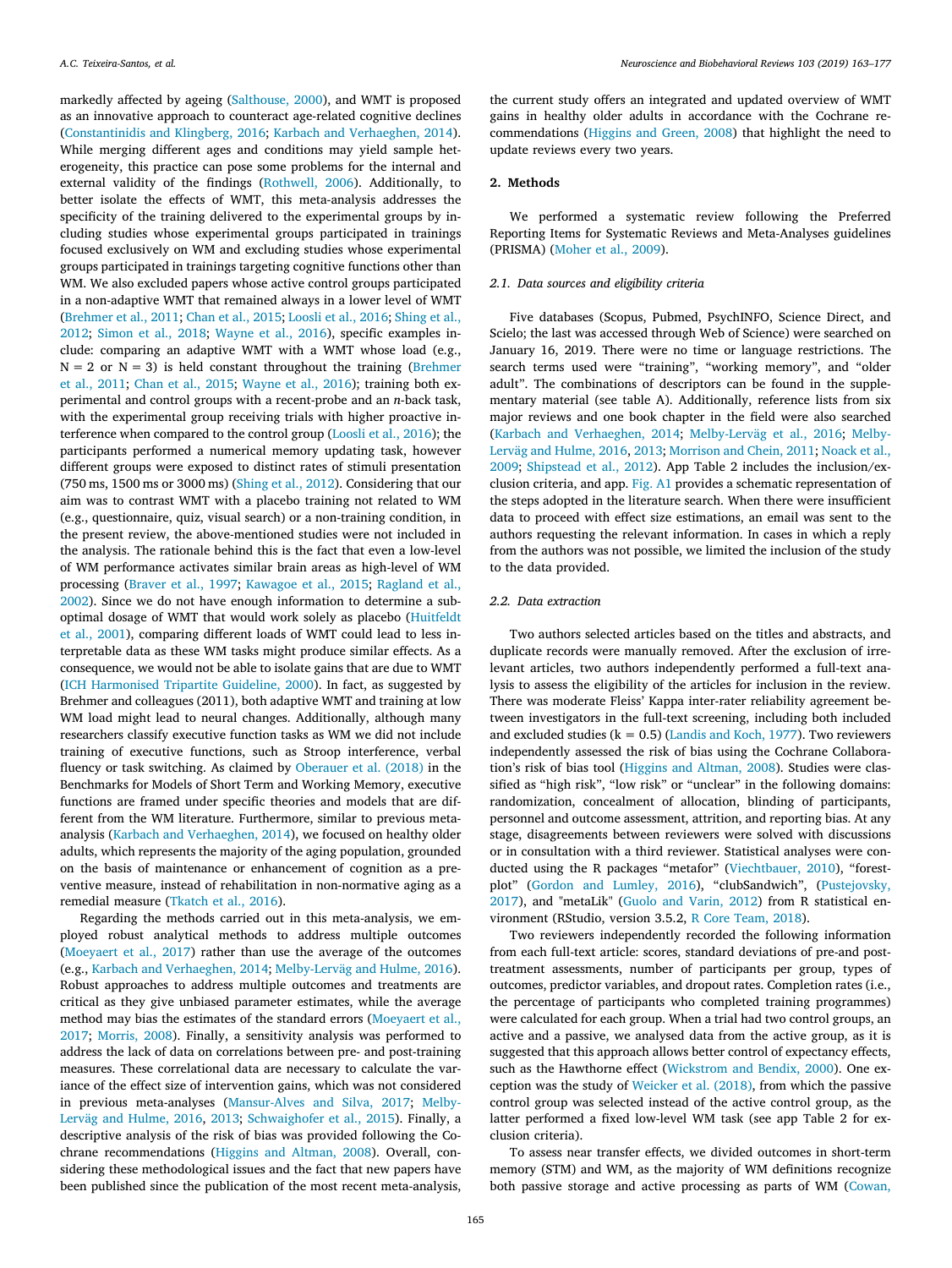[2017\)](#page-12-2). Additionally, correlations within verbal or spatial domains are higher compared to correlations between domains (verbal/visuospatial) ([Cowan, 2017](#page-12-2); [Oberauer et al., 2018](#page-13-28)). Accordingly, we divided WM outcomes in verbal and visuospatial categories. Reasoning was adopted as a far transfer outcome due to its strong relationship with WM and due to the fact that it is a commonly used measure in the field [\(Conway](#page-12-30) [et al., 2003;](#page-12-30) [Oberauer et al., 2008](#page-13-37)). Given that neuropsychological test outcomes varied across studies, they were grouped into broader domains to allow comparisons across studies. A description of each cognitive domain and the corresponding measures is available in app table 6 and app table 7. A minimum of four articles was necessary to compose a category. For verbal WM, the outcomes were grouped into three categories: bwd simple span; complex span; updating. Visuospatial WM had only the bwd simple span category. For STM, only the category "simple span" was created. Reasoning outcomes were grouped according to the tests used to assess reasoning abilities (e.g., Cattell, Raven Standard Progressive Matrix – RSPM, RAPM, Leistungsprüfsystem Subtest - LPS).

#### *2.3. Multilevel-meta-analysis*

Effect sizes were calculated to estimate the transfer effect difference between WMT and control condition. The effect sizes of post-intervention and follow-up gains were calculated using Hedges'g([Hedges,](#page-12-31) [1989\)](#page-12-31). Since the design used in the individual studies of this metaanalysis have a *pre- posttest control* design, we followed the discussion presented by [Morris \(2008, p. 369](#page-13-31)) to calculate the effect sizes measures. More precisely, we used the standardized mean difference described in formula 5, which was originally defined by [Becker \(1988\):](#page-12-32)

$$
g = c(n_E - 1) \frac{M_{post,E} - M_{pre,E}}{SD_{pre,E}} - c(n_C - 1) \frac{M_{post,C} - M_{pre,C}}{SD_{pre,C}},
$$

where  $M_{pre,E}$  and  $M_{post,E}$  are the experimental group pretest and posttest means,  $SD_{pre,E}$  is the standard deviation of the pretest scores,  $c(m)$  is a bias correction factor,  $n_E$  is the size of the experimental group, and  $M_{pre,C}$ ,  $M_{post,C}$ , , and  $n_C$  are analogous values for the control group. The bias correction factor is presented in formula 22 as described in [Morris](#page-13-31) [\(2008,](#page-13-31) p. 372):

$$
c(m) = \sqrt{\frac{2}{m}} \frac{\Gamma[m/2]}{\Gamma[(m-1)/2]},
$$

where  $\Gamma$  is the gamma function. The sampling variances were obtained through equation 13 of [Becker \(1988\).](#page-12-32) All effect sizes and sampling variances were automatically computed using the R package "metafor".

Unfortunately, accurate estimation of the effect size variance in this formula requires the correlation between pre- and posttest scores, which was not available for most of the studies. Therefore, as recommended by [Borenstein \(2009\)](#page-12-33), a range of plausible correlations  $(r = 0.3, 0.5, 0.7)$  was considered, and a sensitivity analysis was conducted to ensure that the conclusions from the meta-analysis were robust. A table for the sensitivity analysis is provided in the supplementary material (see table C).

In some studies, more than one measure for the same category was adopted within the same experiment (e.g., Cantarella et al., 2016 reported on two reasoning measures: Cattell and RSPM). In those cases, a multilevel model was adopted for handle multiple effect sizes from the same sample. Using a robust method for dealing with multiple outcomes, such as in the multilevel model or the RVE, is important to avoid bias in the estimates of the effects, standard errors and variances ([Moeyaert et al., 2017](#page-13-30); [Morris, 2008](#page-13-31)).

Considering that effect sizes from the same study are dependent on

one another, a multivariate meta-analysis is recommended to model these dependencies([Harbord, 2011](#page-12-34)). Indeed, classic meta-analytic models assume independence among effect sizes. However, this assumption is not realistic with clustered data, such as multiple outcomes from the same study. Multilevel models allow for model dependencies due to clustering and are therefore recommended to account for nonindependence in the observed outcomes. Classic meta-analytic models can be considered 2-level models, with participants at level 1 and effect sizes at level 2, whereas multilevel models, also called 3-level models, include clusters at level 3.

In this work, we used multilevel modelling that was complemented with both a sensitivity analysis and the RVE method. Specifically, this procedure consisted of two main steps. First, a full sampling variancecovariance matrix was imputed through the function "impute\_covariance\_matrix" from the "clubSandwich" package by selecting the studies to be the clusters, and the intra-experiments correlation  $\rho$  to be 0.5. Second, the corresponding multilevel multivariate random-effects model was assessed through the function "rma.vm" in the "metafor" package. Unstructured correlation matrices were used to allow random effects to be correlated and to have different variances for each outcome. To ensure robustness of the meta-analysis results, complementary analyses were performed through the RVE method and a sensitivity analysis with different correlations ( $\rho = 0.3, 0.5, 0.7$ ). Robust results have been obtained through the function "coef\_test" from the "clubSandwich" package, following the cluster robust estimator for multivariate/multilevel meta-analytic models described in [Hedges et al.](#page-12-35) [\(2010\).](#page-12-35) Due to consistent findings observed with these complementary methods, further mixed effects multilevel modelling (using moderators) was only performed for  $r = 0.5$  and  $\rho = 0.5$  (*r* is the pre-posttest correlation and  $\rho$  is the intra-experiment correlation).

The significance of the pooled effect size was determined using a *Z* test. Effect size was also compared to a *t*-test with the Satterthwaite correction [\(Pustejovsky, 2017](#page-13-35)) and to a likelihood ratio test based on Skovgaard's statistic [\(Guolo and Varin, 2012\)](#page-12-29) to confirm the validity of the findings. The effect size for each construct is presented in [Table 1](#page-4-0). Forest plots with the distribution of effect sizes were then generated for all constructs and categories (see app. [Fig. A2\)](#page-11-4). Visual inspection of graphs, Cochrane's Q test, and the  $I<sup>2</sup>$  Index were used to assess heterogeneity in random-effects models. The variance components  $\sigma_1^2$  and  $\sigma_2^2$  were used to assess between- and within-studies heterogeneity, respectively, in the multilevel analysis. To address the small number of studies included in some of the analyses, two small sample corrections were performed: Satterthwaite *p*-values from the RVE([Pustejovsky,](#page-13-35) [2017\)](#page-13-35), and Skovgaard's p-values from second-order likelihood inference (only for 2-level random effects) [\(Guolo and Varin, 2012](#page-12-29)).

#### *2.4. Influential outcomes*

Influential outcomes are considered outliers that exert a strong influence on the results. To ensure the robustness of the results, influential outcomes were removed from each group with at least four outcomes. They were identified by the function "influence" from the "metafor" package, and they are summarized in app. table 8. The analysis of influential studies identified 17 influential outcomes, which were eliminated from the original database.

# *2.5. Moderator analysis*

A moderator analysis was conducted with predictors selected from previous literature [\(Borella et al., 2017a](#page-12-16); [Bürki et al., 2014](#page-12-15); [Lilienthal](#page-13-20) [et al., 2013;](#page-13-20) [Stepankova et al., 2014;](#page-13-18) [Verhaeghen et al., 1992;](#page-14-12) [Zinke](#page-14-4) [et al., 2014](#page-14-4)), considering their influence in visuospatial and verbal WM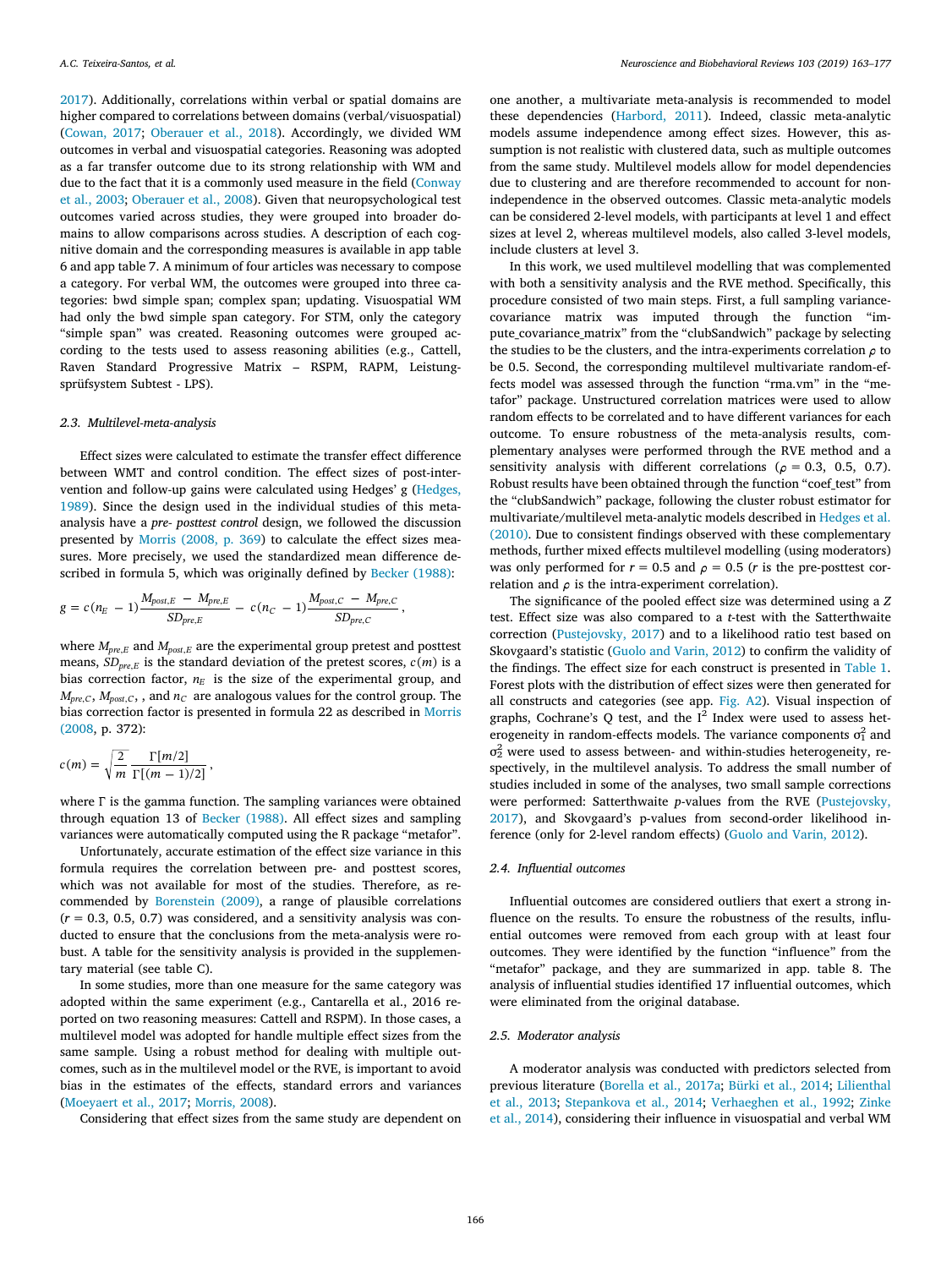<span id="page-4-0"></span>

*A.C. Teixeira-Santos, et al. Neuroscience and Biobehavioral Reviews 103 (2019) 163–177*

to check the robustness of the model. *P*-values did not differ substantially across these analyses indicating the validity of the model.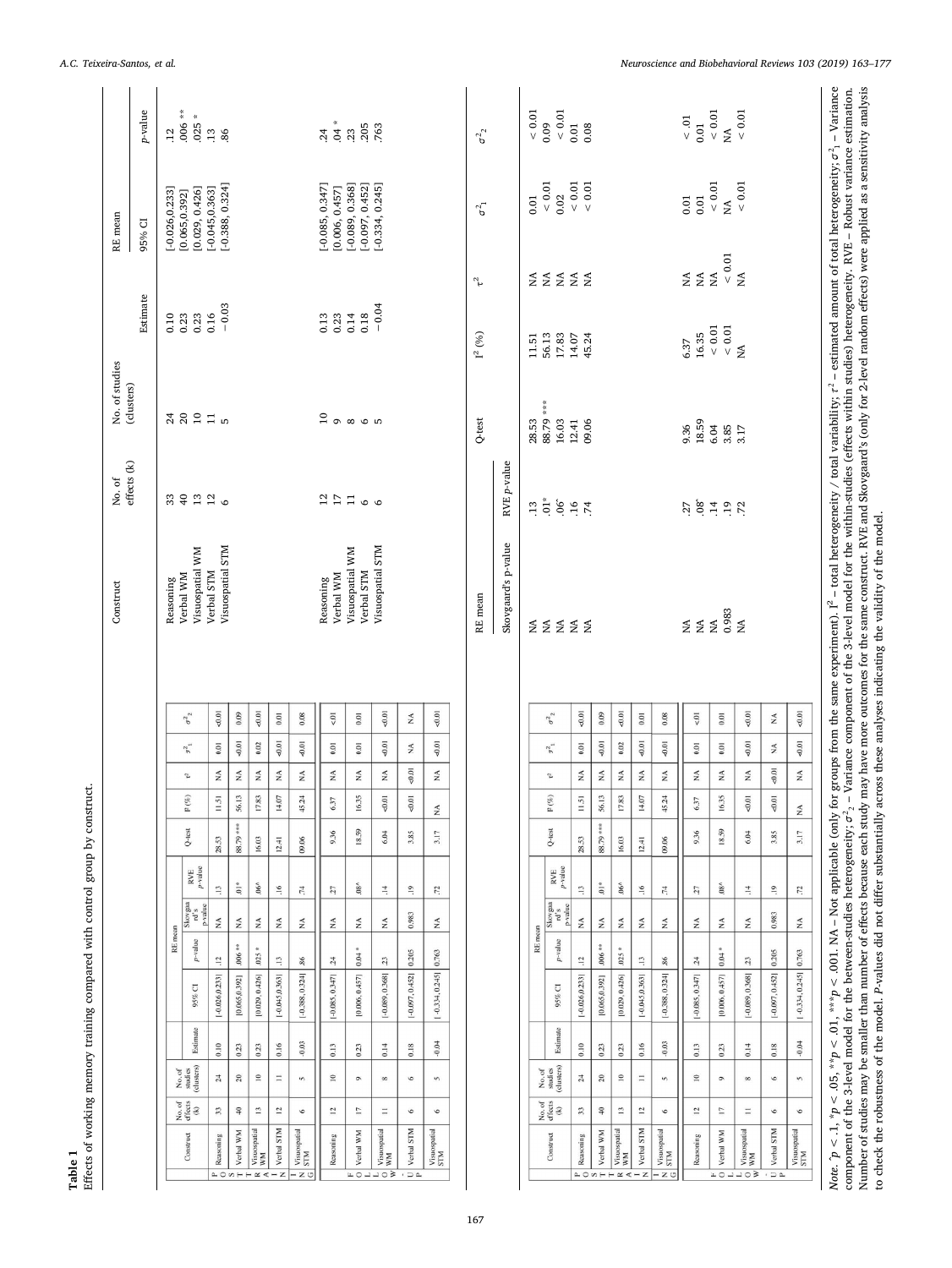and STM, as well as, reasoning for both immediately after training and at follow-up. The following variables have been tested as moderators: 1) type of control (active or passive); 2) mean age of the participants; 3) training dose (total number of training in hours); 4) training length (in weeks); 5) total number of sessions; 6) training type (single i.e., complex/simple span, updating training or mixed training, i.e., combination of more than one type of WM task); 7) years of formal education; 8) category of the outcome (e.g., Cattell; RAPM; RSPM); 9) general cognitive ability (measured by the vocabulary test); 10) baseline performance. In this analysis, we used a 3-level random-effects model to assess the overall effect of WMT in post-test and follow-up for each construct, including each moderator separately.

# *2.6. Publication bias*

To assess sensitivity to publication bias in this meta-analysis, different complementary methods were utilized, namely, tests for funnel plot asymmetry [\(Egger et al., 1997\)](#page-12-36), the trim-and-fill method([Duval](#page-12-37) [and Tweedie, 2000a](#page-12-37), [2000b\)](#page-12-38), and the Henmi and Copas method [\(Henmi](#page-12-39) [and Copas, 2010\)](#page-12-39). The sensitivity analysis of the results was investigated with the "leave-one-out method". Given that publication bias is based on the symmetry of the distribution of the effect sizes in a funnel plot, if we compare very different measures, the distribution is not expected to be symmetric, and it may mislead the analysis. In our sample, studies adopted a large variety of tasks to measure the same construct. Thus, publication bias and the "leave-one-out" method were assessed by the categories of measures. Moreover, asymmetry of funnel plot was verified only in categories having at least 10 experiments, following literature recommendations [\(Sterne et al., 2011](#page-13-38); [Zhou et al.,](#page-14-13) [2017\)](#page-14-13). Finally, as these methods aim to identify significant differences between individual experiments, no more than one outcome per experiment can be included in a single plot. Therefore, for groups having at least two outcomes from the same trial, all possible combinations of subgroups, including exactly one outcome per trial, were considered to assess publication bias and the "leave-one-out" method. Funnel plots with the effect sizes of the included studies in all comparisons can be found in the supplementary material section (see Fig. A).

#### **3. Results**

The results are described in four major sections. First, we describe the different studies that were included in the analysis. Second, we present the small-study effect analyses. The third section targets the main aim of this review which was to verify the WMT effectiveness at posttest and follow-up together with the moderator analysis. Finally, the risk and publication bias results are presented.

#### *3.1. Characteristics of included studies*

We identified 300 studies (after removal of duplicates), from which 217 were excluded after reading the abstract and 59 after the full-text analysis. Criteria for paper exclusion: a) review paper; b) sample of nonhuman animals; c) young participants or elderly but not cognitively healthy participants; d) training does not exclusively target WM; e) the active control group performed a WM task; f) absence of control group; g) studies whose sample has been previously used in a another study already included in the meta-analysis; h) WMT coupled with tDCS; i) incomplete data. Twenty-four articles (27 experiments) met the inclusion criteria (for a list of the included papers, see table B in the supplementary material) and were selected for the quantitative analysis, which included data for up to 1130 participants. All trials were published in the last ten years, with *Psychology and Aging* as the journal with

the highest number of publications.

The mean age of the participants ranged from 62.9–87.1 years  $(M = 69.5, SD = 4.9)$ , and years of formal education ranged from 6 to 17 ( $M = 12,7$  years,  $SD = 2.85$ ). Of these studies, 79% were carried out in Europe ( $n = 19$ ), with the remainder conducted in North America  $(n = 3; 13%)$  and Asia  $(n = 2; 8%)$ . On average, studies implemented 12 training sessions ( $SD = 8.59$ ; range = 3–40), corresponding to seven total hours ( $SD = 4.36$ ; range = 1.5–20), with a mean session duration of 42 min ( $SD = 13.8$ ; range = 20–60), and an average of three days of sessions per week  $(SD = 1.36$ ; range  $= 2-7$ ). Follow-up was reported in eight papers, with a mean of eight months after training  $(SD = 4.4$ ; range  $= 3-18$ ). The completion rate for the whole sample ranged from 70 to 100%. Most of the training was performed in laboratory settings  $(n = 16)$ ; however, six trials were conducted at participants' homes. This information was not detailed in three papers([Richmond et al.,](#page-13-19) [2011;](#page-13-19) [Xin et al., 2014\)](#page-14-14). In eight studies, participation was voluntary, one study included both pay and voluntary participation, ten articles reported financial compensation, and five papers did not mention this information.

Regarding the type of trained task (see app. table 4), studies were grouped into three major categories([Schmiedek et al., 2009](#page-13-39); [Shipstead](#page-13-33) [et al., 2012\)](#page-13-33): complex or simple span task; updating; mixed (i.e., participants were trained on more than one type of WM task). Eight studies included a complex span task, participants were trained on a simple span task in one study [\(Zinke et al., 2011\)](#page-14-7), and updating training was observed in ten studies. Five studies had mixed training. Regarding the modality of training (verbal vs. visuospatial), 10 studies included training with verbal stimuli, five included training with visuospatial stimuli, and the remaining nine were crossmodal. All studies, except [Pergher et al. \(2018\)](#page-13-40); [Xin et al. \(2014\);](#page-14-14) [Zając-Lamparska and Trempała](#page-14-6) [\(2016\),](#page-14-6) had adaptive training. Fourteen articles had an active control group, while ten had a passive control group (PCG). As seen in app. table 3, characteristics regarding type of training and control, outcomes and follow-up varied across studies.

Heterogeneity indexes among studies in the different analyses were low to moderate [\(Higgins et al., 2003](#page-12-40)). However, we opted for the random model considering the clinical and methodological heterogeneity found among studies([Higgins and Green, 2008\)](#page-12-27). Before proceeding to the meta-analysis, small-studies effects were explored. The comparison between random-effect modelling, fixed-effect modelling and the Henmi and Copas method were conducted to address this issue. The results of this analysis are summarized in app. table 9. The conclusions of the three models produced very similar results, and in 71% of the cases the difference was  $\leq 0.001$ , not affecting the significance of the results. The most distinct case happened for verbal complex span at posttest, for which the mean effect from the random-effects model was 0.34, 95%  $CI = [0.09, 0.58]$ , and the common effect from the fixed-effects model was 0.31, 95% CI =  $[0.14, 0.49]$ . In both cases, CI did not include zero, confirming its statistical significance. Additionally, sensitivity analysis confirmed that the meta-analytic findings were robust regarding the tested correlation coefficients. Indeed, by visual inspection of the table C in the supplementary material, it is possible to observe that when the correlation is assumed to be lower, at  $r = .3$ , or higher, at  $r = .7$ , the estimated summary effect varies by no more than 0.04.

## *3.2. WMT efficacy and moderator analysis*

In this section the results from the effect of WMT on transfer task immediately after training (aim 1) and at follow-up (aim 2), as well as, a moderator analysis (aim 3) will be presented. Results from the classical *p*-value or those corrected for small samples (Skovgaard's and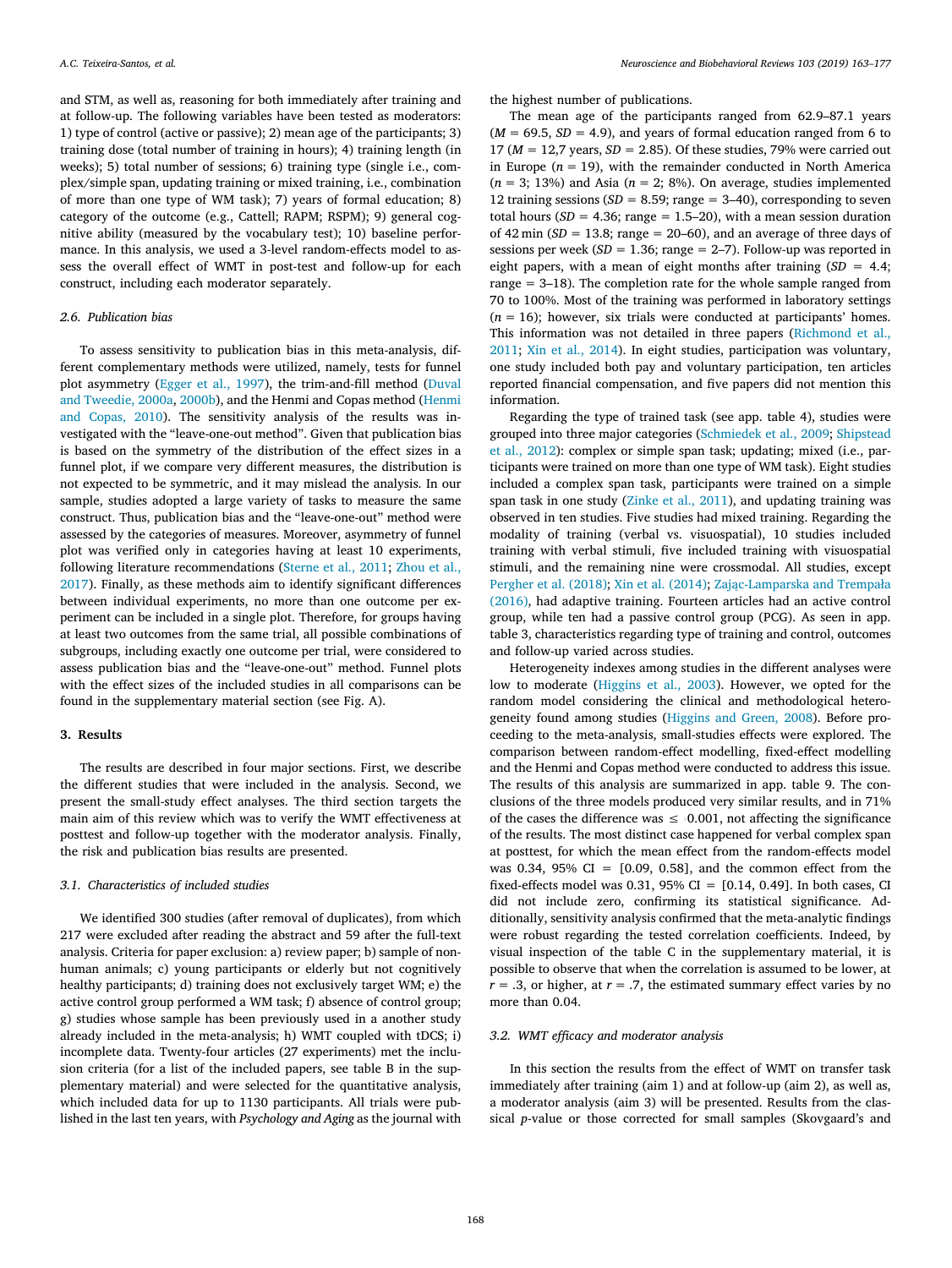RVE) did not differ considerably, so we reported the multi-level *p*-value in the text and all the values in [Table 1.](#page-4-0) The comparisons only had a small difference between the multi-level p-value ( $p = .03$ ) and the RVE (*p* = .06) for visuospatial WM in posttest and the multi-level *p*-value (*p*  $= .04$ ) and RVE p-value ( $p = .08$ ) for verbal WM at follow-up. Therefore, the results regarding visuospatial WM in posttest and verbal WM at follow-up should be interpreted with more caution.

We did not find any significant difference between the control types (passive *versus* active control groups) in the moderation analysis (see app table 10), except for visuospatial WM at posttest. Additionally, we performed a sensitivity analysis, running the analysis separately for passive and active control groups. The comparison with both passive and active control group merged did not yield an effect size greater than when we performed the comparison of experimental group with studies that included only an active control group, except for visuospatial WM at posttest. Many of the included trials had passive control group  $(n = 10)$ . If we had excluded those trials from the analyses, some of the comparisons would have a very few studies, decreasing the power of the analyses. Accordingly, the results from both control groups were merged into a single control condition. The effect sizes were calculated comparing the experimental condition with the merged control condition.

*3.2.1. Aim 1: examining the generalization of training effects to non-trained tasks (near and far transfer)*

WMT effects were examined on near transfer constructs (visuospatial and verbal WM, and visuospatial and verbal STM) as well as on a far transfer construct (reasoning) immediately post-training.

Verbal WM: A significant transfer effect was identified for verbal WM (0.23; 95% CI [0.07, 0.39]).

Visuospatial WM: A significant transfer effect was identified for WM in the visuospatial modality (0.23; 95% CI [0.03, 0.43]).

Verbal and visuospatial STM: No significant transfer effects were identified for verbal (0.16; 95% CI [- 0.05, 0.36]) or visuospatial STM (-0.03; 95% CI [- 0.39, 0.32]).

Reasoning: For reasoning, the effects were not significant  $(p = .08)$ at posttest (0.10; 95% CI [-0.03, 0.23]).

## *3.2.2. Aim 2: verifying the maintenance of the effects at follow-up*

Concerning the long-term effects of WMT, we observed that the effects were also observed during follow-up to verbal WM (0.23; 95% CI [0.01, 0.46]). However, in visuospatial WM analysis, the effect was not

Moderator effects (significant results).

<span id="page-6-0"></span>**Table 2**

significant (0.14; 95% CI [- 0.09, 0.37]). Regarding reasoning, results were also not significant (0.13; 95% CI [-0.09, 0.35]), as well as for verbal STM (0.18; 95% CI [- 0.10, 0.45]) and visuospatial STM (-0.04; 95% CI [-0.33, 0.25]).

# *3.2.3. Aim 3: testing moderator variables*

Here we examined if the variable age, training dose, number of sessions, training type, training duration, years of formal education, vocabulary score, baseline performance and type of outcome might moderate training effects. The results are presented in [Table 2](#page-6-0). The moderator analysis was significant  $(p < .05)$  for number of sessions, training length (in weeks) and training dose (in hours), i.e., the gains in reasoning and verbal STM immediately after training are small when training duration increases. Additionally, while the effect of WMT on verbal STM was linearly moderated by training hours and training length, the effect of WMT on Reasoning-posttest was also moderated by the former factors together with the number of sessions. [Table 2](#page-6-0) outlines these moderator roles. Indeed, the approximation by higher polynomial degrees were also assessed but, in each case, no advantage over the linear approach was observed. Specifically, no asymptotic behaviour was detected, as such characteristic would imply a significant variation in the rate of change of the WMT effect with respect to the corresponding independent variable.

Regarding the training type, we observed that the studies that included mixed training (i.e., having more than one type of WM tasks) had smaller effects on reasoning immediately after training than the training of updating or complex span tasks alone. Additionally, studies having the Cattell Test as an outcome displayed a higher gain than studies that used other measures at posttest (RAPM; RSPM; LPS). For verbal WM, the gains were higher in complex span tasks than in simple span and updating tasks at posttest. Type of control group was a significant moderator for verbal WM at posttest, with the effect size of studies using a passive control group being higher than studies that used an active control group. Finally, baseline performance moderated the effects on visuospatial STM at immediate posttest, with participants with lower performance showing more benefits with the training.

In summary, WMT had a small significant and long-lasting effect on verbal WM (specifically on complex span outcomes). For visuospatial WM, gains were only observed at posttest, but not at follow-up. Far transfer for reasoning was not observed. Training length, number of sessions, training dose (total training duration in hours), type of training and adopted outcomes (Cattell; and complex span), type of

| Construct                              | Moderator effect           | Estimate | <b>SE</b> | p-value   | QE    | QM - Test of moderators | $\sigma^2$  | $\sigma^2$ <sub>2</sub> |
|----------------------------------------|----------------------------|----------|-----------|-----------|-------|-------------------------|-------------|-------------------------|
| Reasoning at immediate posttest        | Measure – Cattell          | 0.39     | 0.14      | $.005**$  | 20.70 | $7.82**$                | ${}_{0.01}$ | ${}_{0.01}$             |
|                                        | Training dose (hours)      | $-0.04$  | 0.01      | $.001**$  | 17.46 | $11.040$ ***            | ${}< 0.01$  | ${}_{0.01}$             |
|                                        | Number of sessions         | $-0.02$  | 0.01      | $.004**$  | 20.17 | $8.35**$                | ${}< 0.01$  | ${}< 0.01$              |
|                                        | Training length (in weeks) | $-0.11$  | 0.04      | $.004**$  | 20.38 | $8.15**$                | ${}< 0.01$  | ${}< 0.01$              |
|                                        | Training Type - Mixed      | $-0.41$  | 0.13      | $.001**$  | 18.36 | $10.16**$               | ${}< 0.01$  | ${}< 0.01$              |
| Verbal WM at immediate posttest        | Measure - Complex span     | 0.27     | 0.13      | $.046***$ | 80.67 | $4.00*$                 | ${}< 0.01$  | 0.08                    |
| Visuospatial WM at immediate posttest  | $Control - PC - AC$        | 0.54     | 0.24      | $.023*$   | 10.86 | $5.17*$                 | ${}< 0.01$  | ${}_{0.01}$             |
| Verbal STM at immediate posttest       | Training dose (in hours)   | $-0.04$  | 0.02      | $.043*$   | 8.33  | $4.08*$                 | ${}< 0.01$  | ${}< 0.01$              |
|                                        | Training length (in weeks) | $-0.11$  | 0.05      | $.033*$   | 7.89  | $4.53*$                 | ${}< 0.01$  | ${}< 0.01$              |
| Visuospatial STM at immediate posttest | Baseline performance       | $-0.06$  | 0.02      | $.01*$    | 2.33  | $6.73**$                | ${}< 0.01$  | ${}< 0.01$              |

*Note.*  $* p < .05, ** p < .01, ** p < .001; \sigma^2_1$  – Variance component of the 3-level model for the between-studies heterogeneity;  $\sigma^2_2$  – Variance component of the 3level model for the within-studies heterogeneity. QE – test for residual heterogeneity when moderators are included. QM – test statistic for the omnibus test of coefficients. Moderator effects with non-significant results were not presented, they were mean age of the participants, years of formal education, vocabulary performance. Analyses of follow-up did not have any significant moderator.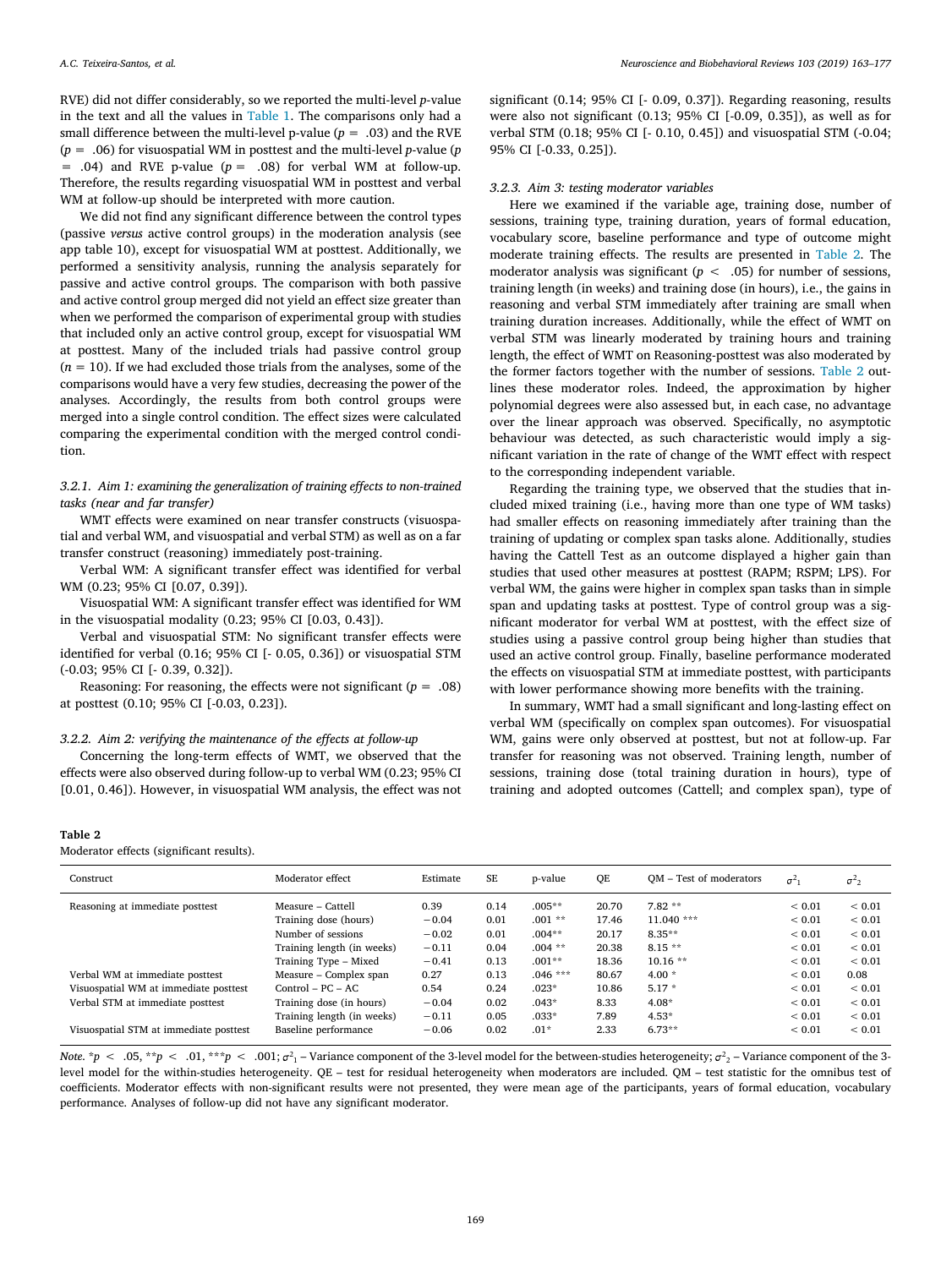control group and baseline performance appeared as significant moderator variables at posttest assessment.

## *3.3. Publication and risk of bias*

Assessment of risk of bias is important when performing a review because it is an index of the quality of included data, and it could also explain heterogeneity when it is highly observed([Viswanathan et al.,](#page-14-15) [2008\)](#page-14-15). Two authors independently assessed the risk of bias. In general, we observed a substantial absence of information for most studies, which limited the ability to classify the risk of bias. Considering the randomization processes (sellection bias), 19% of the studies presented risk of bias, whereas in 74% the risk of bias was not clear. Seven percent of the studies adequately reported random sequence generation. Regarding allocation concealment, 22% presented a high risk of bias, 7% adequately reported data, and the remaining 70% did not report on allocation concealment. For blinding (performance bias), 30% of the studies had low risk of bias (compared with 30% with high risk), and 40% of the studies did not mention blindness procedures. Seventy percent of the studies did not exclude data from participants who dropped out or with missing data. Fifteen percent had high risk of incomplete outcome data, while this was not clear in 15% of the studies. Generally, the studies had high completion rates (ranging from 86% to 100%), although the completion rate was not clear for all studies. Similarly, most articles (93%) reported all outcomes, although they did not state which outcome was the primary. Seven percent presented high risk of selective reporting. Additionally, the lack of adequate correction for multiple comparisons and for baseline group differences were other potential bias observed here. Another possible source of bias was the lack of appropriate screening measures of cognitive decline and of affect disorders such as anxiety and depression. A summary graph of the risk of bias is displayed in app. Fig. 3.

Analysis of publication bias assesses if the set of evidence is biased due to the fact that positive findings are more likely to be published. The analysis of several methods of publication bias (trim-and-fill, leaveone-out, asymmetric tests, and Hemni and Copas) suggested a small presence of publication bias, although it did not seem to substantially alter the results. Trim-and-fill is a method that estimates the number of studies missing in the funnel plot([Duval and Tweedie, 2000b](#page-12-38)). It was only used in analyses with at least 10 studies; otherwise, the test would not have sufficient power to verify asymmetry [\(Sterne et al., 2008;](#page-13-41) [Zhou](#page-14-13) [et al., 2017](#page-14-13)). This analysis suggested the presence of publication bias in only two cases (simple span and complex span at posttest). Additionally, given that the big issue of publication bias is that the positive results are more representative in the published literature [\(Mlinarić](#page-13-42) [et al., 2017](#page-13-42)), it is important to highlight that trim-and-fill method identified only two cases of missing studies (verbal simple span STM and verbal updating WM, both at posttest), however the effect sizes of the corresponding categories were not significant in verbal simple span STM and verbal updating WM at posttest.

The leave-one-out method was performed by a sensitivity analysis where one study at a time was removed from the analysis to verify the influence of a single study in the finding. This method showed sensitivity of results to individual studies in three cases (verbal fwd simple span at posttest; Cattell and verbal complex span at follow-up). However, in the first two cases, the elimination of a unique experiment would cause a significant pooled effect size, while only for complex span the elimination of a study (among three) would cause a nonsignificant result. Asymmetric tests indicated publication bias in only one case (verbal simple span at posttest), the same comparison already identified with the trim-and-fill method. Finally, in all cases, the Hemni and Copas robust estimation was not significantly different from the random-effects results, showing that publication bias did not change the overall meta-analytic effects in a significant manner. Therefore, the positive effect of publication bias was not a big issue here.

Overall, the presence of bias did not seem to influence the results as supported by the former publication bias methods (see app. table 9), as well as, by the similarity between effect sizes of studies that presented more criteria classified as high risk of bias (see app. Fig. 3) (e.g., [Goghari and Lawlor-Savage, 2017](#page-12-41); [Heinzel et al., 2016;](#page-12-42) [Stepankova](#page-13-18) [et al., 2014;](#page-13-18) [Zinke et al., 2011](#page-14-7)) and those having a lower risk of bias (e.g., [Borella et al., 2017b](#page-12-18), [2013](#page-12-14); [Guye and von Bastian, 2017;](#page-12-43) [Lange](#page-13-43) [and Süß, 2015;](#page-13-43) [Weicker et al., 2018\)](#page-14-11).

# **4. Discussion**

This meta-analytical review aimed to verify the gains of WMT on transfer measures in healthy older adults. In contrast to previous metaanalyses, we used different analytical methods to address multiple outcomes and the lack of correlation reports. Additionally, a description of the studies included in the review is provided along with a comprehensive overview of different studies in the WMT field.

The high variability between the experiments challenged data aggregation and, consequently, data interpretation. The studies presented different experimental and control tasks (see app. table 4 and app table 5), different outcomes (see app table 7), and training protocols. Followup also varied broadly across trials, although it was seldom included in the experimental protocol (see app table 3).

Regarding the results of the effectiveness of WMT at posttest (aim 1), participants assigned to a WMT group displayed a small significant near transfer effect size of 0.2 for verbal and visuospatial WM, compared to the participants who received a placebo or non-intervention. These results are in line with previous meta-analyses that have shown small to medium near effect sizes immediately after training([Karbach](#page-12-10) [and Verhaeghen, 2014;](#page-12-10) [Melby-Lerväg et al., 2016;](#page-13-17) [Melby-Lerväg and](#page-13-15) [Hulme, 2013\)](#page-13-15). For example, [Karbach and Verhaeghen \(2014\)](#page-12-10) observed a small near effect size of 0.3 after removal of publication bias (trimand-fill method). We also observed that WMT had no significant impact on STM, which conflicts with the results of previous research ([Schwaighofer et al., 2015\)](#page-13-16). These differences among studies may be due to methodological differences, as Schwaighofer and colleagues (2015) included older adults as well as children and young adults. Moreover, it might be the case that the lack of effect in STM may be due to a preservation of this ability with age [\(Nittrouer et al., 2016;](#page-13-44) [Olson](#page-13-45) [et al., 2004\)](#page-13-45). Therefore, there is less room for transfer in this ability after WMT. Nevertheless, this hypothesis needs to be further explored as there was one study showing a strong positive effect of WMT on STM ([Heinzel et al., 2013](#page-12-44)). As we observed in the moderator analysis, variables such as the training dose and length, as well as, baseline performance interfered with the effects, which may cause heterogeneity across studies. For the reasoning, there was no significant transfer effect. In fact, a previous meta-analysis [\(Karbach and Verhaeghen, 2014\)](#page-12-10) only yielded a "marginally significant" far transfer effect that was not fully corroborated by our study with a greater number of WMT trials included in the analysis.

With respect to the WMT long-term effects (aim 2), only ten studies reported follow-up assessments; therefore, the results should be considered with caution. Near transfer effects seem to be maintained at follow-up only for verbal WM. These results are in agreement with [Schwaighofer et al. \(2015\)](#page-13-16) and partially consistent with [Melby-Lerväg](#page-13-17)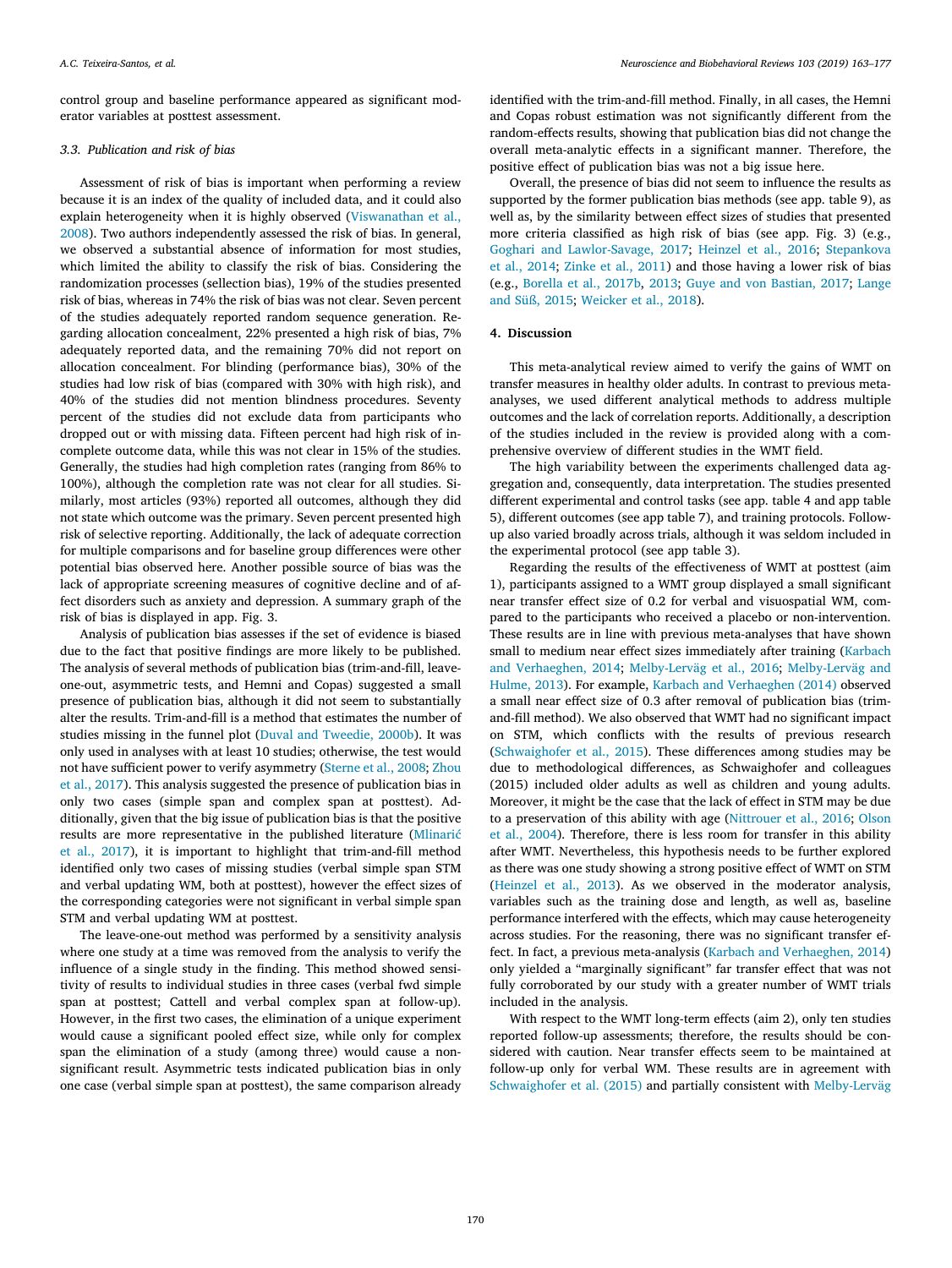[et al. \(2016](#page-13-17); 2013), who only observed a significant maintenance effect in WM outcomes.

We performed a moderator analysis with the following variables as moderators of transfer effects on STM, WM and reasoning at posttest and follow-up (aim 3): 1) type of control (active/passive); 2) the mean age of participants; 3) training dose (total number of training in hours); 4) training length (in weeks); 5) number of training sessions; 6) training type (single: complex span or updating; mixed training: more than one type of WM task); 7) years of formal education; and 8) category of the outcome (e.g., Cattell; RAPM; complex span); 9) vocabulary score; 10) baseline performance. The variables that explained heterogeneity of the effect sizes in reasoning at posttest were the category of the outcome (i.e., Cattell), training length/dose, number of training sessions, and training type (i.e., mixed training). For verbal WM at posttest, the category of the outcome (i.e., complex span) was the variable that explained heterogeneity of the effect sizes. This means that studies having complex span as outcome found more positive effects than studies using another WM measures. For visuospatial WM at posttest, the type of control group (active versus passive) was a significant moderator, with studies using passive control groups presenting higher effect sizes. For verbal STM at posttest, training length and hours were the significant moderators. For visuospatial STM at posttest, baseline performance moderated the results, with participants with lower performance gaining more with the training.

The fact that some measures (i.e., Cattell Test and Complex Span Task) displayed more significant effect sizes than others in the moderator analysis highlights the role of the measures to evaluate the training effects. For reasoning, the effect size on the Cattell Test was significant, showing a positive moderation effect of this test on far transfer. This result is in line with the results of previous reviews which showed a slightly larger effect of the Cattell Test compared to Raven's Test [\(Mansur-Alves and Silva, 2017](#page-13-21)). This finding could be explained by the fact that the Cattell Test consists of different subtests (series, analogies, matrices and classification), which may position it as a more complete indicator of reasoning compared to tests that only have figural type items (e.g., Raven), as postulated by [Gignac \(2015\)](#page-12-45). Furthermore, this result is consistent with the claim of [Shipstead et al. \(2012\)](#page-13-33) regarding the importance of having different instruments to assess transfer effects in the experiments, ensuring that all facets of the construct are assessed.

Considering the moderation effect of training dose/length, either in reasoning or verbal STM, we found unexpected results. For both variables, the results showed a significant negative effect, i.e., that more training duration (total number of hours and length) produced smaller effect sizes. Other variables probably influenced this analysis, such as the type of training performed: most of the shorter duration studies applied the same training task which may be more effective than the training adopted by the long-duration studies([Borella et al., 2017a\)](#page-12-16). It is also noteworthy that only one study had higher dosages of training (more than 15 h)([Goghari and Lawlor-Savage, 2017](#page-12-41)), whereas six out of twenty had only three sessions [\(Borella et al., 2017b,](#page-12-18) [2014](#page-12-17), [2013](#page-12-14), [2010;](#page-12-11) [Cantarella et al., 2017b,](#page-12-46) [2017a\)](#page-12-47). Previously, [Karbach and](#page-12-10) [Verhaeghen \(2014\)](#page-12-10) and [Melby-Lerväg and Hulme \(2013\)](#page-13-15) failed to find a significant influence of total training duration in effect size, except for one measure, the Stroop task in [Melby-Lerväg and Hulme \(2013\).](#page-13-15) In contrast, [Schwaighofer et al. \(2015\)](#page-13-16) found a positive influence of total training duration on visuospatial STM and of session duration on verbal STM. [Weicker et al. \(2016\)](#page-14-3) documented a positive correlation between the number of sessions and the effect sizes. In this case, the authors compared two groups ( $> 20$  sessions vs.  $< 20$  sessions) and observed

that more training sessions produced larger effect sizes. Nonetheless, the total number of hours was not related to the effect size  $(>10 h$ vs. < 10 h). Finally, similar to our results, a previous meta-analysis on video-game training have shown that short training produced stronger effects than long training([Toril et al., 2014](#page-13-46)). These discrepant findings need to be further addressed in new randomized controlled trials.

Other factors such as motivation and performance anxiety should also be considered [\(Delphin-Combe et al., 2016;](#page-12-48) [Jaeggi et al., 2014\)](#page-12-49). As participants are older adults, some of them may be unfamiliar with the use of computers (most of the trainings are computerized), and long training durations may lead to demotivation [\(Laguna and Babcock,](#page-12-50) [1997\)](#page-12-50). Additionally, participants might not be receptive to extensive training because the training would compete with their other activities for time. Another finding worth considering is the fact that mixed training negatively moderated the effects on reasoning. In other words, the experience of different tasks in the same programme may be less effective than repeating the same task or similar tasks during the training (for similar results, see [von Bastian et al., 2013\)](#page-14-5). Perhaps targeting a specific process during training yields sizeable gains, whereas the training of multi-WM processes may lead to a competition for resources that underpin the transfer effects.

In short, considering the aim 1 (effectiveness at posttest), our results supported only the presence of near transfer effects. For the aim 2 (effectiveness at follow-up), our results supported the maintenance of near transfer effects only on verbal WM. For the aim 3, our data suggested that the type of outcome (Cattell and complex span), total training duration/length**/**number of sessions, baseline performance, type of control group and type of trained task (mixed task) moderate the transfer effects.

Melby-Lerväg and Hulme (2016) identified two main problems with previous meta-analyses that showed promising effects of WMT([Au](#page-11-3) [et al., 2015;](#page-11-3) [Karbach and Verhaeghen, 2014\)](#page-12-10). The first was related to the calculation of a mean effect size without considering the baseline performance. It is noteworthy, however, the absence of correlations between baseline and posttest assessment in the original papers challenges the calculation of the Hedge's *g* change variance. To address this issue, in this review, the effect size calculation was based on the pre- to posttest score difference [\(Borenstein et al., 2009](#page-12-51); [Morris, 2008](#page-13-31)), and we also ran a sensitivity analysis with different values of correlation coefficients.

The second problem pointed out by the authors was the importance of comparing studies with active versus passive control groups. To address this, we performed a moderator analysis with the type of control as moderator which showed a significant effect only for visuospatial WM at posttest (see App Table 10). We also ran a sensitive analysis with active and passive control group separately (see supplementary material, table D). The effect sizes did not change considerably from the previous results with the merged control group. The exception was the visual WM atposttest in which the results became insignificant. In this analysis, results from RVE and multi-level *p*-value also differed from each other showing that this finding needs further evidence. Moreover, it is noteworthy that one influential study with a big positive effect size (Borella et al., 2014 – experiment 1) was excluded. If we had kept this study, the analysis would be significant either case. Probably there is in fact an effect in the visuospatial WM, however given the inconsistency in different analysis, it is not possible to draw a clear conclusion.

In contrast, in the study of Melby-Lerväg and Hulme (2016), some of the meta-analytical results changed when the analysis was performed separately for active and passive control groups. Our findings partially corroborated the results of [Weicker et al. \(2016\),](#page-14-3) Melby-Lerväg and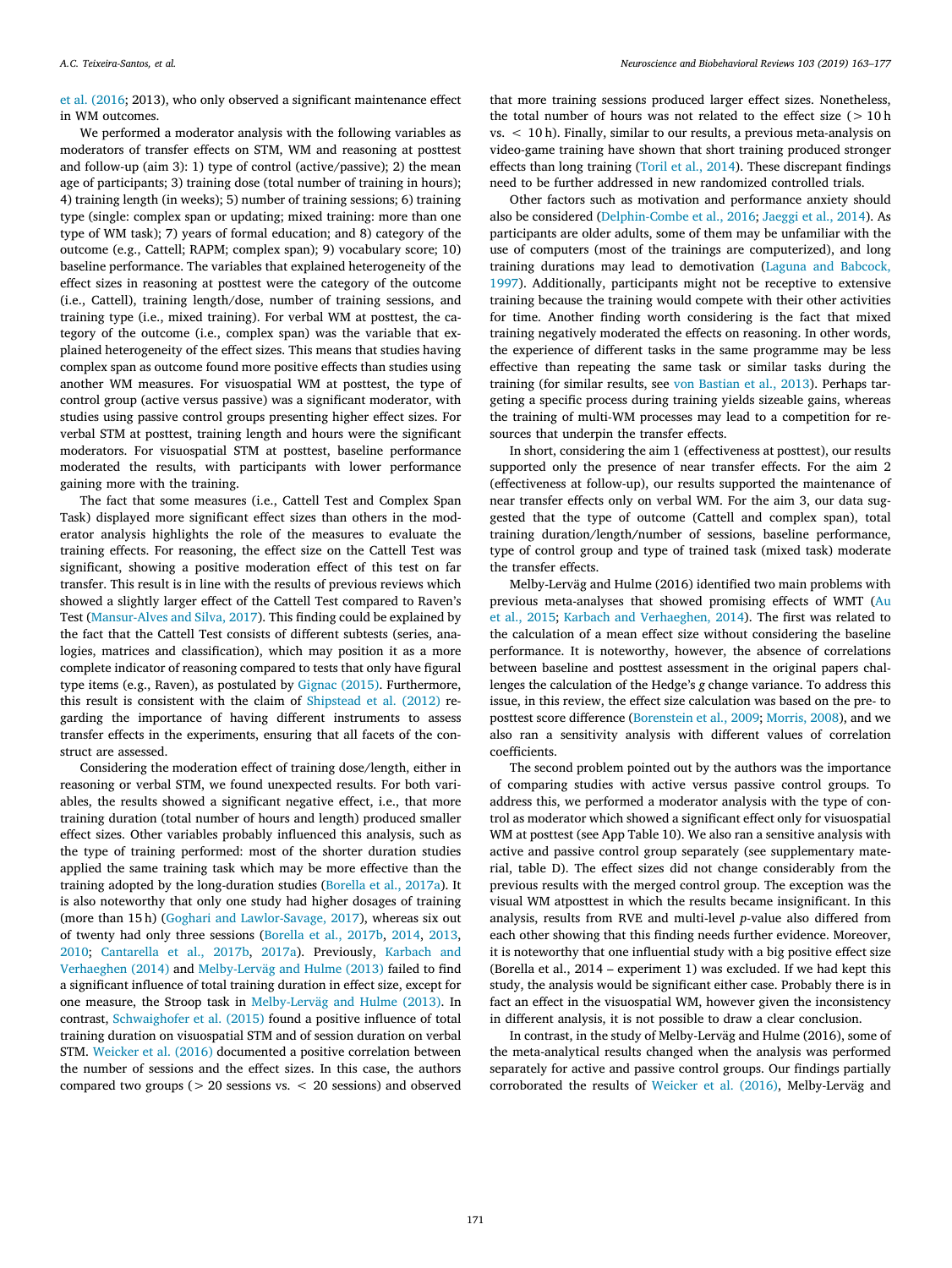Hulme (2013), and [Karbach and Verhaeghen \(2014\)](#page-12-10) that did not find a significant influence of the type of control condition in the outcomes. It is noteworthy, however, that Melby-Lerväg and Hulme (2016) had a diversified sample, including a broader range of ages and learner status within the same analysis, which may explain the differences found.

Relatively to the assessment of risk of bias, most authors did not report data regarding random sequence generation, allocation concealment, and blinding. Among the other risks of bias identified, some trials have performed multiple outcome comparisons without correction or did not use validated screening measures of cognition and affect. Other experiments showed differences between conditions at baseline, most likely due to inappropriate randomization. Some studies were exploratory, not stating primary/secondary analysis, nor including a priori sample size calculations. Nonetheless, in the current review, the risk of bias was not problematic since the same pattern of results was found both in studies that fulfilled most of the criteria and in studies that satisfied only a few. Additionally, more recent studies considered this limitation and implemented a more appropriate experimental design([Guye and von Bastian, 2017](#page-12-43); [Weicker et al., 2018\)](#page-14-11).

The primary limitation of this review is the fact that we pooled different methodological studies together. However, we have done moderator analyses and combined outcomes in categories to address this variability. Second, although we considered a Ph.D. thesis, we did not perform an extensive grey literature search, which may have introduced publication bias in our analysis. It is noteworthy, however, that publication bias analysis did not indicate a strong presence of such bias, especially regarding positive statistical effects. Third, in some comparisons, we had a low number of trials included  $(n < 10)$ , especially with follow-up analyses. Fourth, some of the included studies had a small sample in each comparison  $(n < 20)$ . Even though, this limitation was addressed in the analysis by applying corrections for small samples to the effect size calculation. Fifth, two studies were not included due to the lack of replies from the contacted authors (missing data). Finally, our results may not be valid for the whole ageing population because most studies were conducted with a selective population. To illustrate, most trials had participants with a high level of schooling  $(M = 12.67$  years), and most of trials had younger older adults as participants ( $M = 69.55$ ). Therefore, additional studies with older populations and participants with lower levels of schooling are needed (e.g., [da Silva and Yassuda, 2009;](#page-12-52) [Golino and Flores-Mendoza,](#page-12-53) [2016\)](#page-12-53).

<span id="page-9-0"></span>Finally, some recommendations are suggested for future studies in the WMT field. New trials should address different training formats that are best suited for the elderly (i.e., optimal session duration, total intervention time and intervals between sessions) (e.g., [Penner et al.,](#page-13-47) [2012\)](#page-13-47). Another critical point is related to the importance of increasing the training level of difficulty. In our sample, 95% of the trials were adaptive, meaning that the trained task was adjusted in difficulty according to the participants' performance. However, [von Bastian and](#page-14-1) [Eschen \(2016\)](#page-14-1) found that participants did not perform better with adaptive tasks than with tasks of self-selected difficulty. Furthermore, a next step could be to compare different WMT programmes as illustrated by [Basak and O'Connell \(2016\),](#page-11-5) who showed a superiority effect of an unpredictable memory updating training over a predictable one. We also encourage comparisons between web-based interventions and more traditional laboratory approaches [\(Schwaighofer et al., 2015](#page-13-16)). Subsequently, researchers should verify how to keep participants engaged in the training programmes. For example, group cognitive trainings could be more motivating then individualized trainings([Kelly](#page-12-54) [et al., 2014\)](#page-12-54). Other approaches such as combining techniques (e.g., non-invasive electrical brain stimulation or physical exercise) could boost WMT effects [\(Oswald et al., 2006;](#page-13-48) [Teixeira-Santos et al., 2015](#page-13-49)).

Protocols should be designed to follow participants over more extended periods of time. The outcomes selection could also be rethought. Namely, we could have different outcomes to assess different facets of the same construct [\(Weicker et al., 2018](#page-14-11)), and we could account for more clinical relevance and external validity. For example, some promise has been seen regarding the generalizability of results for real life: Cantarella et al. (2016) used everyday problem solving and timed basic daily activities as outcomes; [Lange and Süß \(2015\)](#page-13-43) had questionnaires for cognitive failures in everyday life; [Takeuchi et al. \(2014\)](#page-13-50) assessed the effect of WM training on emotional states; and [Borella et al. \(2019\)](#page-12-55) assessed transfer for everyday life in old-old participants. Eventually, subjective cognitive functioning could be included. Similarly, surrogate outcomes, such as magnetic resonance imaging and electrophysiological recordings, could be used to support the efficacy of the intervention and to define the best training protocol regarding brain plasticity [\(Buschkuehl et al., 2012;](#page-12-56) [Dahlin et al., 2008b;](#page-12-57) [Heinzel et al.,](#page-12-42) [2016;](#page-12-42) [Takeuchi et al., 2014](#page-13-50), [2013\)](#page-13-51).

Other factors that may moderate gains (e.g., motivation; personality; financial compensation) should be further scrutinized([Au et al.,](#page-11-3) [2015;](#page-11-3) [Borella et al., 2013;](#page-12-14) [Zinke et al., 2011](#page-14-7)). Regarding the population, studies with different age and formal education subgroups are warranted. To the best of our knowledge, no former study in the field has been conducted with illiterate people, mainly because few studies are carried out in developing countries. However, this group is more



**Fig. 1.** Schematic representation of the main findings of the current meta-analysis. X = non-significant results; Solid line = significant results;  $\downarrow$  = negative moderating effect;↑ = positive moderating effect.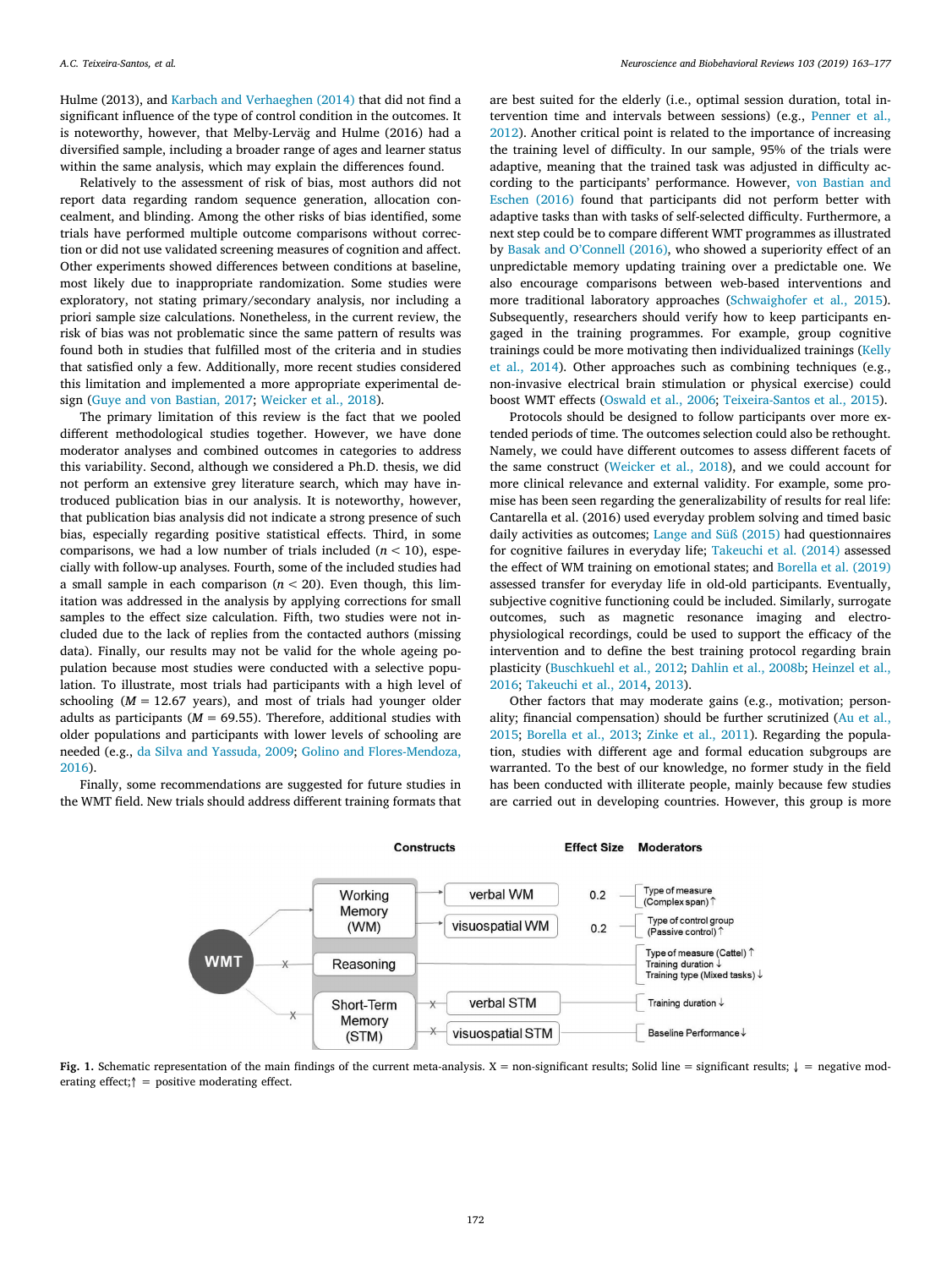vulnerable to cognitive decline [\(Brucki, 2010\)](#page-12-58) and in need of cognitive care opportunities. Finally, regarding risk of bias, future studies should be careful about the proper implementation of the randomization process, allocation concealment, blinding, incomplete outcome and data reporting.

## **5. Conclusion**

Neuroplasticity, the brain and behavioural capacity of restructuration according to environmental demands, is verified even in late stages of development [\(Landi and Rossini, 2010](#page-13-52)), and WMT has been studied as a promising tool to promote it. Our analysis suggested the generalization of WMT to near transfer tasks. Far-transfer effects were not verified, except for the studies whose Cattel Test was used to assess reasoning. Moderator analysis did not show the influence of type of control group (active versus passive), except for one comparison: visuospatial WM at posttest. Importantly, the adopted measures, type of training, training length and duration, baseline performance were significant variables moderating the effects sizes. Overall, the generalization of WMT seems to be limited to the WM construct (see [Fig. 1\)](#page-9-0).

#### **Funding**

Supported by the Portuguese Foundation for Science and Technology (FCT) Doctoral Grants no. SFRH/BD/80965/2011 (awarded to ACT) and no. PD/BD/105964/2014 (awarded to DRP). This study was supported by the Bial Foundation, under the fellowship

#### <span id="page-10-0"></span>**Appendix A**

number #286/16. This study was conducted at the Psychology Research Centre (UID/PSI/01662/2013), University of Minho, which is supported by the Portuguese Ministry of Science, Technology and Higher Education through the PT2020 Partnership Agreement (POCI-01-0145-FEDER-007653). AS was supported by FCT with the grants NORTE-01-0145-FEDER-032152 and POCI-01-0145-FEDER-028682. CSM was supported by CMUP (UID/MAT/00144/2013), which is partially funded by FCT with national (MEC) and European structural funds (FEDER), under the partnership agreement PT2020. JL is supported by National Funds through the FCT and co-funded through COMPETE 2020 – PO Competitividade e Internacionalização/Portugal 2020/União Europeia, FEDER (Fundos Europeus Estruturais e de Investimento – FEEI) under the number PTDC/PSI-ESP/30280/2017. SC was funded by the FCT with the Grant IF/00091/2015 and under FCT and COMPETE 2020 (PTDC/PSI-ESP/29701/2017).

# **Conflict of interest statement**

All authors declare no conflict of interest.

#### **Acknowledgments**

The authors want to thank some helpful meta-analytic recommendations provided by members of "R-sig-meta-analysis" mailing list, especially W. Viechtbauer, and J. Pustejovsky. The authors would also like to extend their thanks to Annamaria Guolo for her advice during data analysis.



**Fig. A1.** PRISMA flow diagram.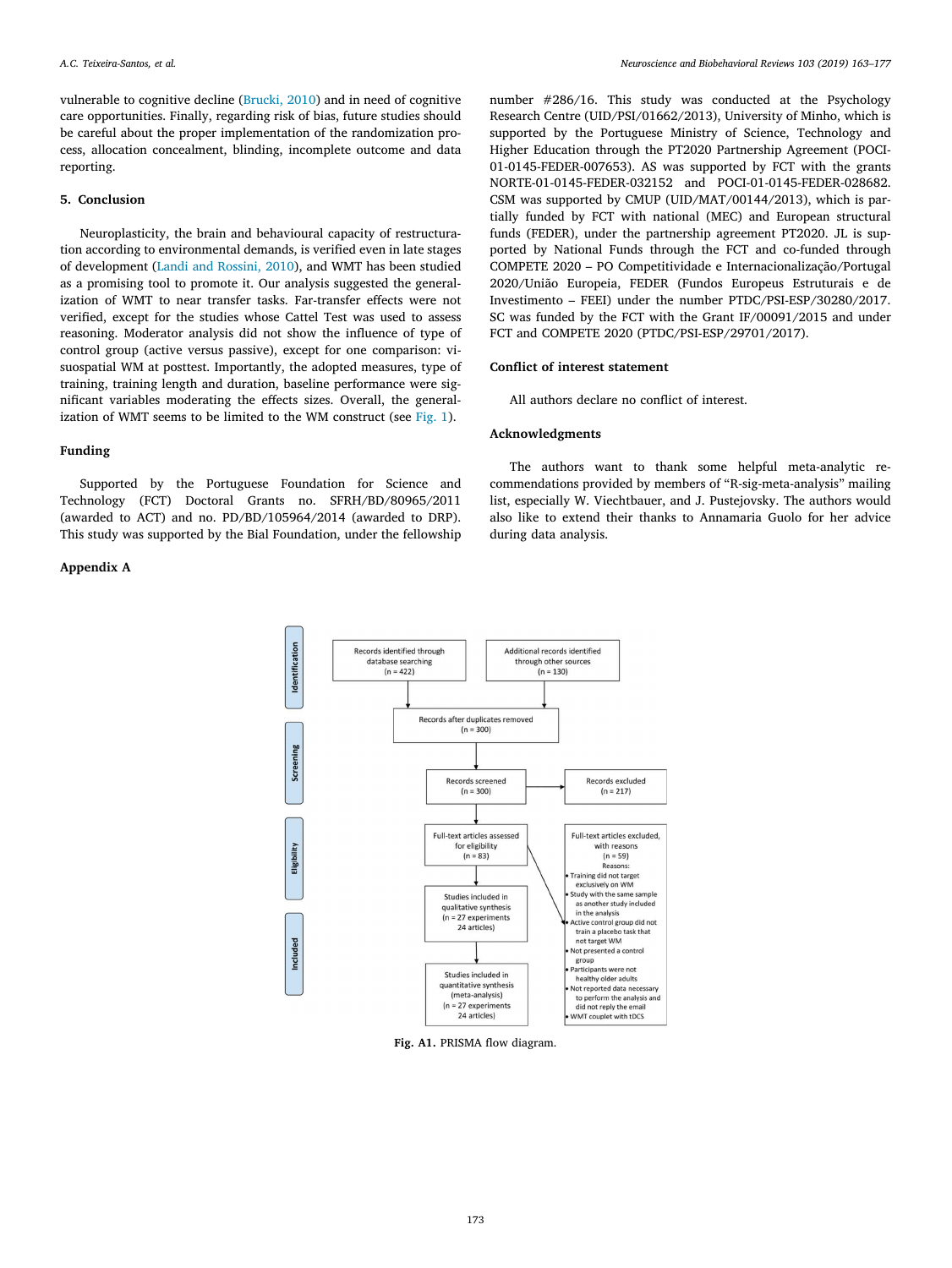### <span id="page-11-4"></span>*A.C. Teixeira-Santos, et al. Neuroscience and Biobehavioral Reviews 103 (2019) 163–177*





#### **Appendix B. Supplementary data**

Supplementary material related to this article can be found, in the online version, at doi[:https://doi.org/10.1016/j.neubiorev.2019.05.009](https://doi.org/10.1016/j.neubiorev.2019.05.009).

#### **References**

- <span id="page-11-3"></span>Au, J., Sheehan, E., Tsai, N., Duncan, G.J., Buschkuehl, M., Jaeggi, S.M., 2015. Improving fluid intelligence with training on working memory: a meta-analysis. Psychon. Bull. Rev. 22, 366–377. [https://doi.org/10.3758/s13423-014-0699-x.](https://doi.org/10.3758/s13423-014-0699-x)
- <span id="page-11-2"></span>Bäckman, L., Lindenberger, U., Li, S.-C., Nyberg, L., 2010. Linking cognitive aging to alterations in dopamine neurotransmitter functioning: recent data and future avenues. Neurosci. Biobehav. Rev. <https://doi.org/10.1016/j.neubiorev.2009.12.008>.

<span id="page-11-1"></span>Bäckman, L., Waris, O., Johansson, J., Andersson, M., Rinne, J.O., Alakurtti, K., Soveri,

A., Laine, M., Nyberg, L., 2017. Increased dopamine release after working-memory updating training: neurochemical correlates of transfer. Sci. Rep. 7. [https://doi.org/](https://doi.org/10.1038/s41598-017-07577-y) [10.1038/s41598-017-07577-y.](https://doi.org/10.1038/s41598-017-07577-y)

- <span id="page-11-0"></span>Ball, K., Berch, D.B., Helmers, K.F., Jobe, J.B., Leveck, M.D., Marsiske, M., Morris, J.N., Rebok, G.W., Smith, D.M., Tennstedt, S.L., Unverzagt, F.W., Willis, S.L., 2002. Effects of cognitive training interventions with older adults: a randomized controlled trial. JAMA 288, 2271–2281. [https://doi.org/10.1001/jama.288.18.2271.](https://doi.org/10.1001/jama.288.18.2271)
- <span id="page-11-5"></span>Basak, C., O'Connell, M.A., 2016. To switch or not to switch: role of cognitive control in working memory training in older adults. Front. Psychol. 7, 1–18. [https://doi.org/10.](https://doi.org/10.3389/fpsyg.2016.00230) [3389/fpsyg.2016.00230.](https://doi.org/10.3389/fpsyg.2016.00230)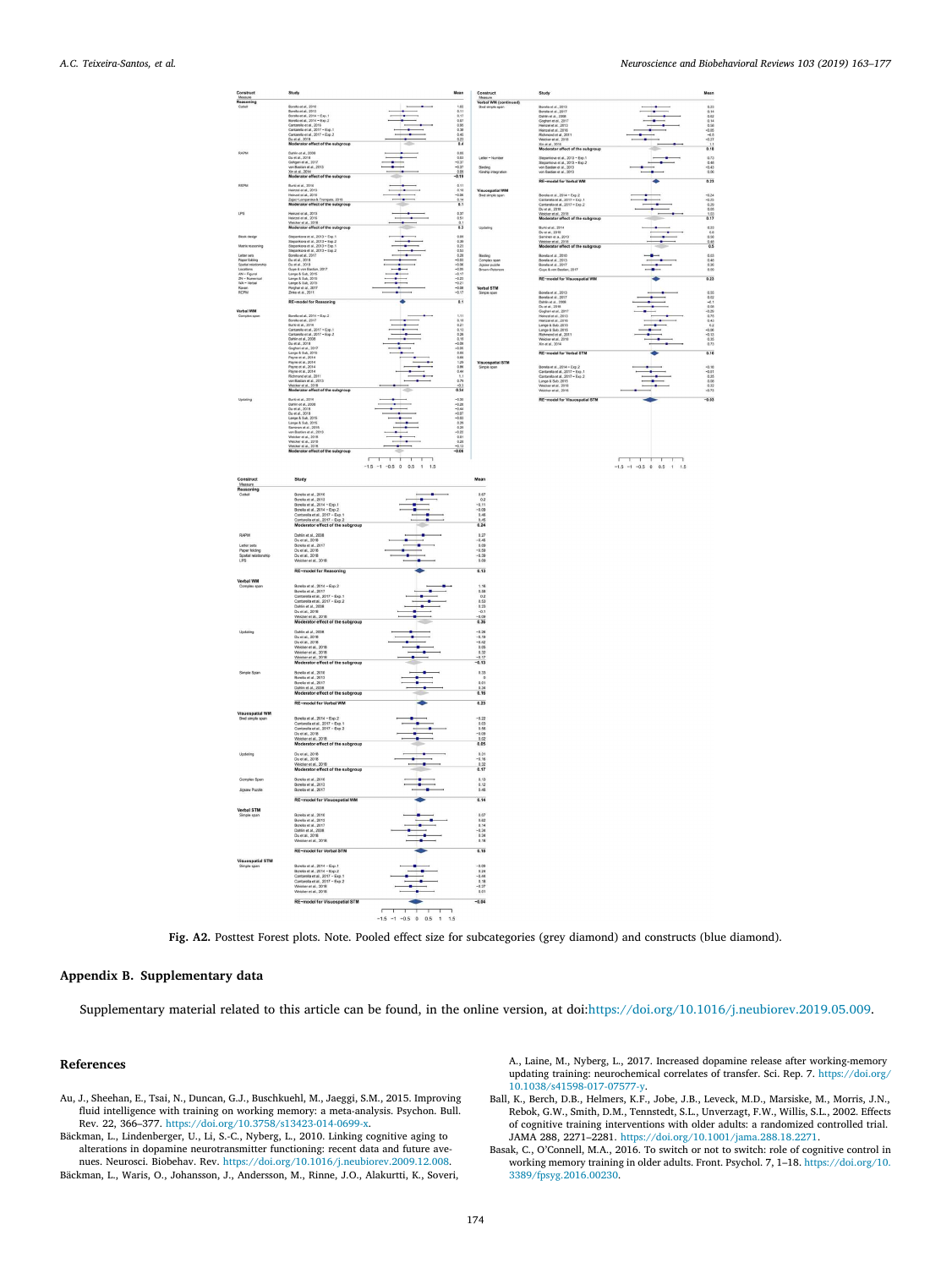<span id="page-12-12"></span>Beatty, E.L., Vartanian, O., Mackey, A.P., 2015. The prospects of working memory training for improving deductive reasoning. Front. Hum. Neurosci. 9, 1–2. [https://](https://doi.org/10.3389/fnhum.2015.00056) [doi.org/10.3389/fnhum.2015.00056.](https://doi.org/10.3389/fnhum.2015.00056)

- <span id="page-12-32"></span>Becker, B.J., 1988. Synthesizing standardized mean??? Change measures. Br. J. Math. Stat. Psychol. [https://doi.org/10.1111/j.2044-8317.1988.tb00901.x.](https://doi.org/10.1111/j.2044-8317.1988.tb00901.x)
- <span id="page-12-5"></span>Bisiacchi, P.S., Tarantino, V., Ciccola, A., 2008. Aging and prospective memory: the role of working memory and monitoring processes. Aging Clin. Exp. Res. [https://doi.org/](https://doi.org/10.1007/BF03324886) [10.1007/BF03324886](https://doi.org/10.1007/BF03324886).
- <span id="page-12-11"></span>Borella, E., Carretti, B., Riboldi, F., De Beni, R., 2010. Working memory training in older adults: evidence of transfer and maintenance effects. Psychol. Aging 25, 767–778. [https://doi.org/10.1037/a0020683.](https://doi.org/10.1037/a0020683)
- <span id="page-12-14"></span>Borella, E., Carretti, B., Zanoni, G., Zavagnin, M., De Beni, R., 2013. Working memory training in old age: an examination of transfer and maintenance effects. Arch. Clin. Neuropsychol. 28, 331–347. <https://doi.org/10.1093/arclin/act020>.
- <span id="page-12-17"></span>Borella, E., Carretti, B., Cantarella, A., Riboldi, F., Zavagnin, M., De Beni, R., 2014. Benefits of training visuospatial working memory in young–old and old–old. Dev. Psychol. 50, 714–727. [https://doi.org/10.1037/a0034293.](https://doi.org/10.1037/a0034293)
- <span id="page-12-16"></span>Borella, E., Carbone, E., Pastore, M., De Beni, R., Carretti, B., 2017a. Working memory training for healthy older adults: the role of individual characteristics in explaining short- and long-term gains. Front. Hum. Neurosci. [https://doi.org/10.3389/fnhum.](https://doi.org/10.3389/fnhum.2017.00099) [2017.00099.](https://doi.org/10.3389/fnhum.2017.00099)
- <span id="page-12-18"></span>Borella, E., Carretti, B., Sciore, R., Capotosto, E., Taconnat, L., Cornoldi, C., De Beni, R., 2017b. Training working memory in older adults: is there an advantage of using strategies? Psychol. Aging 32, 178–191. <https://doi.org/10.1037/pag0000155>.
- <span id="page-12-55"></span>Borella, E., Cantarella, A., Carretti, B., De Lucia, A., De Beni, R., 2019. Improving everyday functioning in the old-old with a working memory training. Am. J. Geriatr. Psychiatry. <https://doi.org/10.1016/j.jagp.2019.01.210>.
- <span id="page-12-33"></span>[Borenstein, M., 2009. Effect sizes for continuous data. The Handbook of Research](http://refhub.elsevier.com/S0149-7634(18)30850-9/sbref0075) [Synthesis and Meta-Analysis. pp. 221–235.](http://refhub.elsevier.com/S0149-7634(18)30850-9/sbref0075)
- <span id="page-12-51"></span>Borenstein, M., Hedges, L.V., Higgins, J.P.T., Rothstein, H.R., 2009. Effect Sizes Based on Means. Introd to Meta-Analysis. pp. 21–32. [https://doi.org/10.1002/](https://doi.org/10.1002/9780470743386) [9780470743386.](https://doi.org/10.1002/9780470743386) ch6.
- <span id="page-12-3"></span>[Braver, T.S., West, R., 2008. Working Memory, Executive Control, and Aging, the](http://refhub.elsevier.com/S0149-7634(18)30850-9/sbref0085) [Handbook of Aging and Cognition, 3rd ed.](http://refhub.elsevier.com/S0149-7634(18)30850-9/sbref0085) .
- <span id="page-12-22"></span>Braver, T.S., Cohen, J.D., Nystrom, L.E., Jonides, J., Smith, E.E., Noll, D.C., 1997. A parametric study of prefrontal cortex involvement in human working memory. Neuroimage. <https://doi.org/10.1006/nimg.1996.0247>.
- <span id="page-12-20"></span>Brehmer, Y., Rieckmann, A., Bellander, M., Westerberg, H., Fischer, H., Bäckman, L., 2011. Neural correlates of training-related working-memory gains in old age. Neuroimage 58, 1110–1120. <https://doi.org/10.1016/j.neuroimage.2011.06.079>.
- <span id="page-12-58"></span>Brucki, S.M.D., 2010. Illiteracy and dementia. Dement. e Neuropsychol. 4, 153–157. [https://doi.org/10.1590/S1980-57642010DN40300002.](https://doi.org/10.1590/S1980-57642010DN40300002)
- <span id="page-12-15"></span>Bürki, C.N., Ludwig, C., Chicherio, C., de Ribaupierre, A., 2014. Individual differences in cognitive plasticity: an investigation of training curves in younger and older adults. Psychol. Res. 78, 821–835. [https://doi.org/10.1007/s00426-014-0559-3.](https://doi.org/10.1007/s00426-014-0559-3)
- <span id="page-12-56"></span>Buschkuehl, M., Jaeggi, S.M., Jonides, J., 2012. Neuronal effects following working memory training. Dev. Cogn. Neurosci. <https://doi.org/10.1016/j.dcn.2011.10.001>.
- <span id="page-12-47"></span>Cantarella, A., Borella, E., Carretti, B., Kliegel, M., De Beni, R., 2017a. Benefits in tasks related to everyday life competences after a working memory training in older adults. Int. J. Geriatr. Psychiatry. [https://doi.org/10.1002/gps.4448.](https://doi.org/10.1002/gps.4448)
- <span id="page-12-46"></span>Cantarella, A., Borella, E., Carretti, B., Kliegel, M., Mammarella, N., Fairfield, B., De Beni, R., 2017b. The influence of training task stimuli on transfer effects of working memory training in aging. Arch. Psychol. Relig. / Arch. Fã1/4r Relig. [https://doi.org/](https://doi.org/10.1016/j.psfr.2017.04.005) [10.1016/j.psfr.2017.04.005.](https://doi.org/10.1016/j.psfr.2017.04.005)
- <span id="page-12-21"></span>Chan, J.S.Y., Wu, Q., Liang, D., Yan, J.H., 2015. Visuospatial working memory training facilitates visually-aided explicit sequence learning. Acta Psychol. (Amst). [https://](https://doi.org/10.1016/j.actpsy.2015.09.008) [doi.org/10.1016/j.actpsy.2015.09.008](https://doi.org/10.1016/j.actpsy.2015.09.008).
- <span id="page-12-1"></span>Clare, L., Woods, R.T., 2004. Cognitive training and cognitive rehabilitation for people with early-stage Alzheimer's disease: a review. Neuropsychol. Rehabil. [https://doi.](https://doi.org/10.1080/09602010443000074) [org/10.1080/09602010443000074](https://doi.org/10.1080/09602010443000074).
- <span id="page-12-9"></span>Constantinidis, C., Klingberg, T., 2016. The neuroscience of working memory capacity and training. Nat. Rev. Neurosci. <https://doi.org/10.1038/nrn.2016.43>. Conway, A.R.A., Kane, M.J., Engle, R.W., 2003. Working memory capacity and its rela-
- <span id="page-12-30"></span>tion to general intelligence. Trends Cogn. Sci. 7, 547–552. [https://doi.org/10.1016/j.](https://doi.org/10.1016/j.tics.2003.10.005) [tics.2003.10.005.](https://doi.org/10.1016/j.tics.2003.10.005)
- <span id="page-12-2"></span>Cowan, N., 2017. The many faces of working memory and short-term storage. Psychon. Bull. Rev. <https://doi.org/10.3758/s13423-016-1191-6>.
- <span id="page-12-52"></span>da Silva, H.S., Yassuda, M.S., 2009. Memory training for older adults with low education: mental images versus categorization. Educ. Gerontol. 35, 890–905. [https://doi.org/](https://doi.org/10.1080/03601270902782487) [10.1080/03601270902782487](https://doi.org/10.1080/03601270902782487).
- <span id="page-12-13"></span>Dahlin, E., Nyberg, L., Bäckman, L., Neely, A.S., 2008a. Plasticity of executive functioning in young and older adults: immediate training gains, transfer, and long-term maintenance. Psychol. Aging 23, 720–730. <https://doi.org/10.1037/a0014296>.
- <span id="page-12-57"></span>Dahlin, E., Stigsdotter Neely, A., Bäckman, L., Larsson, A., 2008b. Transfer of learning after updating training mediated by the striatum. Science (80-) 320, 1510–1512. [https://doi.org/10.1126/science.1155466.](https://doi.org/10.1126/science.1155466)
- <span id="page-12-48"></span>Delphin-Combe, F., Bathsavanis, A., Rouch, I., Liles, T., Vannier-Nitenberg, C., Fantino, B., Dauphinot, V., Krolak-Salmon, P., 2016. Relationship between anxiety and cognitive performance in an elderly population with a cognitive complaint. Eur. J. Neurol. 23, 1210–1217. [https://doi.org/10.1111/ene.13004.](https://doi.org/10.1111/ene.13004)
- <span id="page-12-6"></span>Diamond, B.J., Deluca, J., Rosenthal, D., Vlad, R., Davis, K., Lucas, G., Noskin, O., Richards, J.A., 1999. Information processing in older versus younger adults: accuracy versus speed. Int. J. Rehabil. Heal. [https://doi.org/10.1023/A:1012911203468.](https://doi.org/10.1023/A:1012911203468)
- <span id="page-12-37"></span>Duval, S., Tweedie, R., 2000a. A nonparametric "Trim and fill" method of accounting for publication Bias in meta-analysis. J. Am. Stat. Assoc. 95, 89–98. [https://doi.org/10.](https://doi.org/10.1080/01621459.2000.10473905) [1080/01621459.2000.10473905](https://doi.org/10.1080/01621459.2000.10473905).
- <span id="page-12-38"></span>Duval, S., Tweedie, R., 2000b. Trim and fill: a simple funnel-plot-Based method of testing and adjusting for publication Bias in meta-analysis. Biometrics 56, 455–463. [https://](https://doi.org/10.1111/j.0006-341X.2000.00455.x) [doi.org/10.1111/j.0006-341X.2000.00455.x.](https://doi.org/10.1111/j.0006-341X.2000.00455.x)
- <span id="page-12-36"></span>[Egger, M., Davey Smith, G., Schneider, M., Minder, C., 1997. Bias in meta-analysis de](http://refhub.elsevier.com/S0149-7634(18)30850-9/sbref0190)[tected by a simple, graphical test. BMJ.](http://refhub.elsevier.com/S0149-7634(18)30850-9/sbref0190)
- <span id="page-12-45"></span>Gignac, G.E., 2015. Raven's is not a pure measure of general intelligence: implications for g factor theory and the brief measurement of g. Intelligence 52, 71–79. [https://doi.](https://doi.org/10.1016/j.intell.2015.07.006) [org/10.1016/j.intell.2015.07.006](https://doi.org/10.1016/j.intell.2015.07.006).
- <span id="page-12-41"></span>Goghari, V.M., Lawlor-Savage, L., 2017. Comparison of cognitive change after working memory training and logic and planning training in healthy older adults. Front. Aging Neurosci. 9. [https://doi.org/10.3389/fnagi.2017.00039.](https://doi.org/10.3389/fnagi.2017.00039)
- <span id="page-12-53"></span>Golino, M.T.S., Flores-Mendoza, C.E., 2016. Development of a cognitive training program for the elderly. Rev. Bras. Geriatr. e Gerontol. 19, 769–785. [https://doi.org/10.1590/](https://doi.org/10.1590/1809-98232016019.150144) [1809-98232016019.150144.](https://doi.org/10.1590/1809-98232016019.150144)
- <span id="page-12-29"></span><span id="page-12-28"></span>[Gordon, M., Lumley, T., 2016. forestplot: Advanced Forest Plot Using "grid" Graphics](http://refhub.elsevier.com/S0149-7634(18)30850-9/sbref0210). Guolo, A., Varin, C., 2012. The R package \pkgmetaLik for likelihood inference in meta-
- analysis. J. Stat. Softw. 50, 1–19. [https://doi.org/10.18637/jss.v050.i07.](https://doi.org/10.18637/jss.v050.i07)
- <span id="page-12-43"></span>Guye, S., von Bastian, C.C., 2017. Working memory training in older adults: bayesian evidence supporting the absence of transfer. Psychol. Aging. [https://doi.org/10.](https://doi.org/10.1037/pag0000206) [1037/pag0000206](https://doi.org/10.1037/pag0000206).
- <span id="page-12-34"></span>Harbord, R.M., 2011. Commentary on "Multivariate meta-analysis: potential and promise.". Stat. Med. [https://doi.org/10.1002/sim.4278.](https://doi.org/10.1002/sim.4278)
- <span id="page-12-31"></span>Hedges, L.V., 1989. An unbiased correction for sampling error in validity generalization studies. J. Appl. Psychol. 74, 469–477. [https://doi.org/10.1037/0021-9010.74.3.](https://doi.org/10.1037/0021-9010.74.3.469) [469](https://doi.org/10.1037/0021-9010.74.3.469).
- <span id="page-12-35"></span>Hedges, L.V., Tipton, E., Johnson, M.C., 2010. Robust variance estimation in meta-regression with dependent effect size estimates. Res. Synth. Methods 1, 39–65. [https://](https://doi.org/10.1002/jrsm.5) [doi.org/10.1002/jrsm.5.](https://doi.org/10.1002/jrsm.5)
- <span id="page-12-44"></span>Heinzel, S., Schulte, S., Onken, J., Duong, Q.-L., Riemer, T.G., Heinz, A., Kathmann, N., Rapp, Ma, 2013. Working memory training improvements and gains in non-trained cognitive tasks in young and older adults. Neuropsychol. Dev. Cogn. B Aging Neuropsychol. Cogn. 21, 146–173. [https://doi.org/10.1080/13825585.2013.](https://doi.org/10.1080/13825585.2013.790338) [790338](https://doi.org/10.1080/13825585.2013.790338).
- <span id="page-12-42"></span>Heinzel, S., Lorenz, R.C., Pelz, P., Heinz, A., Walter, H., Kathmann, N., Rapp, M.A., Stelzel, C., 2016. Neural correlates of training and transfer effects in working memory in older adults. Neuroimage 134, 236–249. [https://doi.org/10.1016/j.neuroimage.](https://doi.org/10.1016/j.neuroimage.2016.03.068) [2016.03.068](https://doi.org/10.1016/j.neuroimage.2016.03.068).
- <span id="page-12-39"></span>Henmi, M., Copas, J.B., 2010. Confidence intervals for random effects meta-analysis and robustness to publication bias. Stat. Med. 29, 2969–2983. [https://doi.org/10.1002/](https://doi.org/10.1002/sim.4029) [sim.4029.](https://doi.org/10.1002/sim.4029)
- <span id="page-12-26"></span>Higgins, J.P.T., Altman, D.G., 2008. Assessing risk of bias in included studies. Cochrane Handbook for Systematic Reviews of Interventions: Cochrane Book Series. John Wiley & Sons, Ltd, Chichester, UK, pp. 187–241. [https://doi.org/10.1002/](https://doi.org/10.1002/9780470712184.ch8) [9780470712184.ch8](https://doi.org/10.1002/9780470712184.ch8).
- <span id="page-12-27"></span>Higgins, J.P.T., Green, S., 2008. Cochrane Handbook for Systematic Reviews of Interventions: Cochrane Book Series, Cochrane Handbook for Systematic Reviews of Interventions: Cochrane Book Series. [https://doi.org/10.1002/9780470712184.](https://doi.org/10.1002/9780470712184)
- <span id="page-12-40"></span>Higgins, J.P.T., Thompson, S.G., Deeks, J.J., Altman, D.G., 2003. Measuring inconsistency in meta-analyses. BMJ Br. Med. J. 327, 557–560. [https://doi.org/10.1136/bmj.327.](https://doi.org/10.1136/bmj.327.7414.557) [7414.557](https://doi.org/10.1136/bmj.327.7414.557).
- <span id="page-12-24"></span>Huitfeldt, B., Danielson, L., Ebbutt, A., Schmidt, K., 2001. Choice of control in clinical trials - Issues and implications of ICH-E10. Drug Inf. J. 35, 1147–1156. [https://doi.](https://doi.org/10.1177/009286150103500411) [org/10.1177/009286150103500411](https://doi.org/10.1177/009286150103500411).
- <span id="page-12-25"></span>ICH Harmonised Tripartite Guideline, 2000. Ich - E10 - Choice of Control Group and Related Issues in Clinical Trials, Ich Harmonised Tripartite Guideline. [https://doi.](https://doi.org/10.1016/j.jaad.2006.09.029) [org/10.1016/j.jaad.2006.09.029.](https://doi.org/10.1016/j.jaad.2006.09.029)
- <span id="page-12-19"></span>Jaeggi, S.M., Buschkuehl, M., Jonides, J., Perrig, W.J., 2008. Improving fluid intelligence with training on working memory. Proc. Natl. Acad. Sci. 105, 6829–6833. [https://](https://doi.org/10.1073/pnas.0801268105) [doi.org/10.1073/pnas.0801268105.](https://doi.org/10.1073/pnas.0801268105)
- <span id="page-12-49"></span>Jaeggi, S.M., Buschkuehl, M., Shah, P., Jonides, J., 2014. The role of individual differences in cognitive training and transfer. Mem. Cognit. 42, 464–480. [https://doi.org/](https://doi.org/10.3758/s13421-013-0364-z) [10.3758/s13421-013-0364-z.](https://doi.org/10.3758/s13421-013-0364-z)
- <span id="page-12-0"></span>Jolles, D.D., Crone, E.A., 2012. Training the developing brain: a neurocognitive perspective. Front. Hum. Neurosci. 6. <https://doi.org/10.3389/fnhum.2012.00076>.
- <span id="page-12-4"></span>Just, M.A., Carpenter, P.A., 1992. A capacity theory of comprehension: individual differences in working memory. Psychol. Rev. 99, 122–149. [https://doi.org/10.1037/](https://doi.org/10.1037/0033-295X.99.1.122) [0033-295X.99.1.122.](https://doi.org/10.1037/0033-295X.99.1.122)
- <span id="page-12-10"></span>Karbach, J., Verhaeghen, P., 2014. Making working memory work: A meta-analysis of executive-control and working memory training in older adults. Psychol. Sci. 25, 2027–2037. [https://doi.org/10.1177/0956797614548725.](https://doi.org/10.1177/0956797614548725)
- <span id="page-12-23"></span>Kawagoe, T., Suzuki, M., Nishiguchi, S., Abe, N., Otsuka, Y., Nakai, R., Yamada, M., Yoshikawa, S., Sekiyama, K., 2015. Brain activation during visual working memory correlates with behavioral mobility performance in older adults. Front. Aging Neurosci. 7, 186. <https://doi.org/10.3389/fnagi.2015.00186>.
- <span id="page-12-54"></span>Kelly, M.E., Loughrey, D., Lawlor, B.A., Robertson, I.H., Walsh, C., Brennan, S., 2014. The impact of cognitive training and mental stimulation on cognitive and everyday functioning of healthy older adults: a systematic review and meta-analysis. Ageing Res. Rev. <https://doi.org/10.1016/j.arr.2014.02.004>.
- <span id="page-12-8"></span>Kemper, S., Herman, R.E., Liu, C.J., 2004. Sentence production by young and older adults in controlled contexts. J. Gerontol. B Psychol. Sci. Soc. Sci. 59, P220–4. [https://doi.](https://doi.org/10.1093/geronb/59.5.P220) [org/10.1093/geronb/59.5.P220.](https://doi.org/10.1093/geronb/59.5.P220)
- <span id="page-12-7"></span>Ko, P.C., Duda, B., Hussey, E., Mason, E., Molitor, R.J., Woodman, G.F., Ally, B.A., 2014. Understanding age-related reductions in visual working memory capacity: examining the stages of change detection. Attention Percept. Psychophys. [https://doi.org/10.](https://doi.org/10.3758/s13414-013-0585-z) [3758/s13414-013-0585-z.](https://doi.org/10.3758/s13414-013-0585-z)
- <span id="page-12-50"></span>Laguna, K., Babcock, R.L., 1997. Computer anxiety in young and older adults: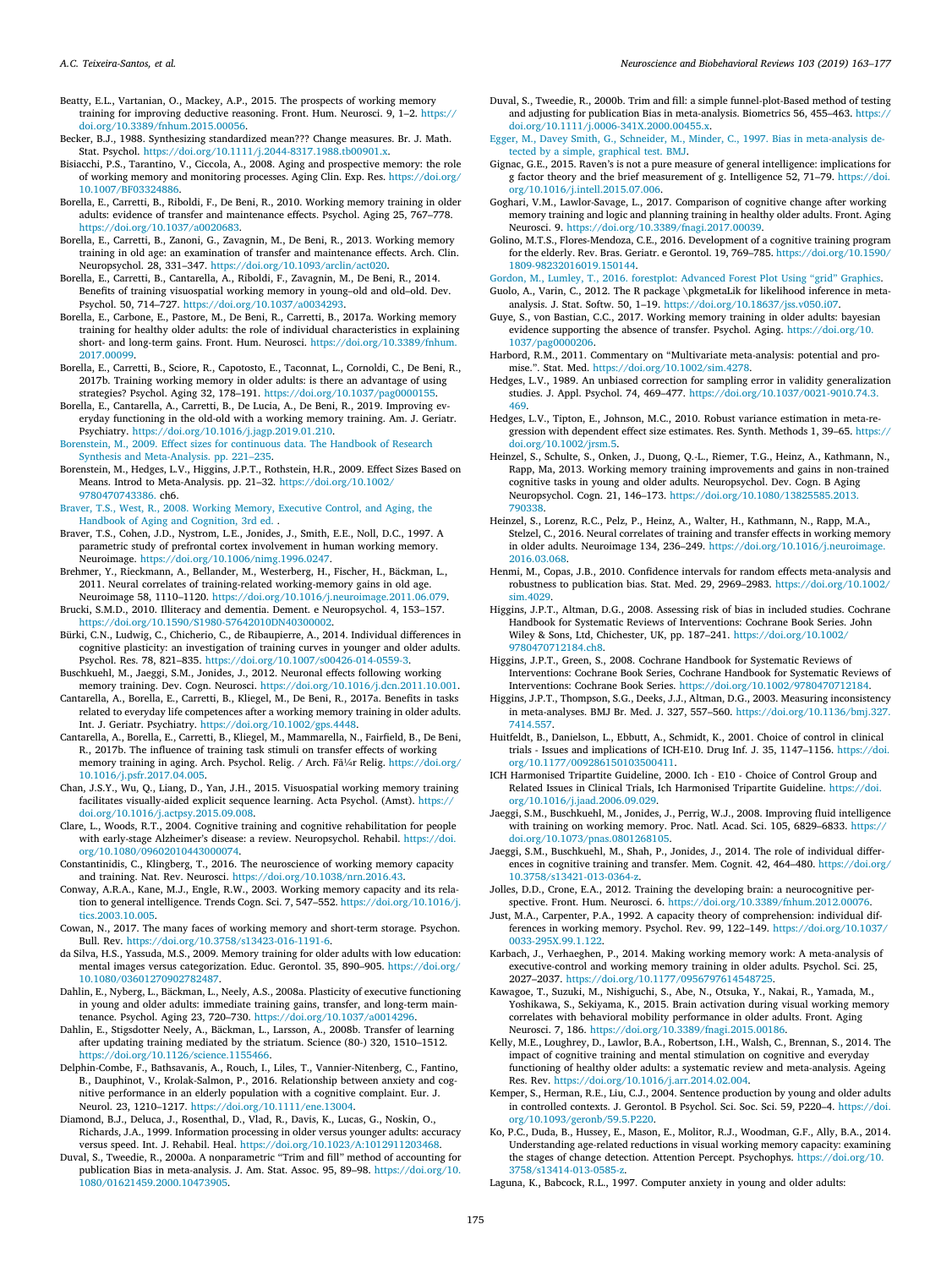implications for human-computer interactions in older populations. Comput. Human Behav. [https://doi.org/10.1016/S0747-5632\(97\)00012-5](https://doi.org/10.1016/S0747-5632(97)00012-5).

- <span id="page-13-13"></span>Lampit, A., Hallock, H., Valenzuela, M., 2014. Computerized cognitive training in cognitively healthy older adults: a systematic review and meta-analysis of effect modifiers. PLoS Med. 11. <https://doi.org/10.1371/journal.pmed.1001756>.
- <span id="page-13-52"></span>Landi, D., Rossini, P.M., 2010. Cerebral restorative plasticity from normal ageing to brain diseases: a "never ending story.". Restor. Neurol. Neurosci. [https://doi.org/10.3233/](https://doi.org/10.3233/RNN-2010-0538) [RNN-2010-0538.](https://doi.org/10.3233/RNN-2010-0538)
- <span id="page-13-34"></span>Landis, J.R., Koch, G.G., 1977. The measurement of observer agreement for categorical data data for categorical of observer agreement the measurement. Biometrics 33, 159–174. <https://doi.org/10.2307/2529310>.
- <span id="page-13-43"></span>Lange, S., Süß, H.M., 2015. Experimental evaluation of near- and far-transfer effects of an adaptive multicomponent working memory training. Appl. Cogn. Psychol. 29, 502–514. [https://doi.org/10.1002/acp.3126.](https://doi.org/10.1002/acp.3126)
- <span id="page-13-12"></span>Li, S.-C., Schmiedek, F., Huxhold, O., Röcke, C., Smith, J., Lindenberger, U., 2008. Working memory plasticity in old age: practice gain, transfer, and maintenance. Psychol. Aging 23, 731–742. [https://doi.org/10.1037/a0014343.](https://doi.org/10.1037/a0014343)
- <span id="page-13-20"></span>Lilienthal, L., Tamez, E., Shelton, J.T., Myerson, J., Hale, S., 2013. Dual n-back training increases the capacity of the focus of attention. Psychon. Bull. Rev. 20, 135–141. [https://doi.org/10.3758/s13423-012-0335-6.](https://doi.org/10.3758/s13423-012-0335-6)
- <span id="page-13-24"></span>Loosli, S.V., Falquez, R., Unterrainer, J.M., Weiller, C., Rahm, B., Kaller, C.P., 2016. Training of resistance to proactive interference and working memory in older adults: a randomized double-blind study. Int. Psychogeriatrics. [https://doi.org/10.1017/](https://doi.org/10.1017/S1041610215001519) [S1041610215001519](https://doi.org/10.1017/S1041610215001519).
- <span id="page-13-4"></span>Lubitz, A.F., Niedeggen, M., Feser, M., 2017. Aging and working memory performance: electrophysiological correlates of high and low performing elderly. Neuropsychologia 106, 42–51. [https://doi.org/10.1016/j.neuropsychologia.2017.09.002.](https://doi.org/10.1016/j.neuropsychologia.2017.09.002)
- <span id="page-13-1"></span>Lustig, C., Shah, P., Seidler, R., Reuter-Lorenz, P.A., 2009. Aging, training, and the brain: a review and future directions. Neuropsychol. Rev. [https://doi.org/10.1007/s11065-](https://doi.org/10.1007/s11065-009-9119-9) [009-9119-9](https://doi.org/10.1007/s11065-009-9119-9).
- <span id="page-13-21"></span>Mansur-Alves, M., Silva, R.S., 2017. Treinar memória de trabalho promove mudanças em inteligência fluida? Temas em Psicol. 25, 787–807. [https://doi.org/10.9788/TP2017.](https://doi.org/10.9788/TP2017.2-19Pt) [2-19Pt](https://doi.org/10.9788/TP2017.2-19Pt).
- <span id="page-13-15"></span>Melby-Lerväg, M., Hulme, C., 2013. Is working memory training effective? A meta-analytic review. Dev. Psychol. 49, 270–291. <https://doi.org/10.1037/a0028228>.
- <span id="page-13-14"></span>Melby-Lerväg, M., Hulme, C., 2016. There is no convincing evidence that working memory training is effective: a reply to Au et al. (2014) and Karbach and Verhaeghen (2014). Psychon. Bull. Rev. 23, 324–330. [https://doi.org/10.3758/s13423-015-](https://doi.org/10.3758/s13423-015-0862-z) [0862-z.](https://doi.org/10.3758/s13423-015-0862-z)
- <span id="page-13-17"></span>Melby-Lerväg, M., Redick, T.S., Hulme, C., 2016. Working memory training does not improve performance on measures of intelligence or other measures of "Far transfer": evidence from a meta-analytic review. Perspect. Psychol. Sci. 11, 512–534. [https://](https://doi.org/10.3837/tiis.0000.00.000) [doi.org/10.3837/tiis.0000.00.000](https://doi.org/10.3837/tiis.0000.00.000).
- <span id="page-13-42"></span>Mlinarić, A., Horvat, M., Smolčić, V.Š., 2017. Dealing with the positive publication bias: why you should really publish your negative results. Biochem. Medica. [https://doi.](https://doi.org/10.11613/BM.2017.030201) [org/10.11613/BM.2017.030201.](https://doi.org/10.11613/BM.2017.030201)
- <span id="page-13-30"></span>Moeyaert, M., Ugille, M., Natasha Beretvas, S., Ferron, J., Bunuan, R., Van den Noortgate, W., 2017. Methods for dealing with multiple outcomes in meta-analysis: a comparison between averaging effect sizes, robust variance estimation and multilevel metaanalysis. Int. J. Soc. Res. Methodol. 20, 559–572. [https://doi.org/10.1080/](https://doi.org/10.1080/13645579.2016.1252189) [13645579.2016.1252189](https://doi.org/10.1080/13645579.2016.1252189).
- <span id="page-13-32"></span>Moher, D., Liberati, A., Tetzlaff, J., Altman, D.G.D., Moher, D., Liberati, A., Tetzlaff, J., Altman, D.G.D., 2009. Preferred reporting items for systematic reviews and metaanalyses: the PRISMA statement. BMJ [8https://doi.org/10.1136/bmj.b2535.](https://doi.org/10.1136/bmj.b2535) [b2535–b2535.](https://doi.org/10.1136/bmj.b2535)

<span id="page-13-31"></span>Morris, S.B., 2008. Estimating effect sizes from pretest-posttest-control group designs. Organ. Res. Methods 11, 364–386. [https://doi.org/10.1177/1094428106291059.](https://doi.org/10.1177/1094428106291059)

- <span id="page-13-2"></span>Morrison, A.B., Chein, J.M., 2011. Does working memory training work? The promise and challenges of enhancing cognition by training working memory. Psychon. Bull. Rev. 18, 46–60. <https://doi.org/10.3758/s13423-010-0034-0>.
- <span id="page-13-3"></span>Neely, A.S., Nyberg, L., 2015. Working Memory Training in Late Adulthood: a Behavioral and Brain perspective, Working Memory and Ageing. Psychology Press[https://doi.](https://doi.org/10.4324/9781315879840-10) [org/10.4324/9781315879840-10](https://doi.org/10.4324/9781315879840-10).
- <span id="page-13-44"></span>Nittrouer, S., Lowenstein, J.H., Wucinich, T., Moberly, A.C., 2016. Verbal working memory in older adults: the roles of phonological capacities and processing speed. J. Speech Lang. Hear. Res. [https://doi.org/10.1044/2016\\_jslhr-h-15-0404](https://doi.org/10.1044/2016_jslhr-h-15-0404).
- <span id="page-13-11"></span>Noack, H., Lövdén, M., Schmiedek, F., Lindenberger, U., 2009. Cognitive plasticity in adulthood and old age: gauging the generality of cognitive intervention effects. Restor. Neurol. Neurosci. 27, 435–453. [https://doi.org/10.3233/RNN-2009-0496.](https://doi.org/10.3233/RNN-2009-0496)
- <span id="page-13-37"></span>Oberauer, K., Süß, H.M., Wilhelm, O., Wittmann, W.W., 2008. Which working memory functions predict intelligence? Intelligence 36, 641–652. [https://doi.org/10.1016/j.](https://doi.org/10.1016/j.intell.2008.01.007) [intell.2008.01.007.](https://doi.org/10.1016/j.intell.2008.01.007)
- <span id="page-13-28"></span>Oberauer, K., Lewandowsky, S., Awh, E., Brown, G.D.A., Conway, A., Cowan, N., Donkin, C., Farrell, S., Hitch, G.J., Hurlstone, M.J., Ma, W.J., Morey, C.C., Nee, D.E., Schweppe, J., Vergauwe, E., Ward, G., 2018. Benchmarks for models of short-term and working memory. Psychol. Bull. <https://doi.org/10.1037/bul0000153>.
- <span id="page-13-45"></span>Olson, I.R., Zhang, J.X., Mitchell, K.J., Johnson, M.K., Bloise, S.M., Higgins, J.A., 2004. Preserved spatial memory over brief intervals in older adults. Psychol. Aging. [https://](https://doi.org/10.1037/0882-7974.19.2.310) [doi.org/10.1037/0882-7974.19.2.310.](https://doi.org/10.1037/0882-7974.19.2.310)
- <span id="page-13-48"></span>Oswald, W.D., Gunzelmann, T., Rupprecht, R., Hagen, B., 2006. Differential effects of single versus combined cognitive and physical training with older adults: the SimA study in a 5-year perspective. Eur. J. Ageing 3, 179–192. [https://doi.org/10.1007/](https://doi.org/10.1007/s10433-006-0035-z) [s10433-006-0035-z](https://doi.org/10.1007/s10433-006-0035-z).
- <span id="page-13-5"></span>Park, D.C., Reuter-Lorenz, P., 2009. The adaptive brain: aging and neurocognitive scaffolding. Annu. Rev. Psychol. 60, 173–196. [https://doi.org/10.1146/annurev.psych.](https://doi.org/10.1146/annurev.psych.59.103006.093656) [59.103006.093656](https://doi.org/10.1146/annurev.psych.59.103006.093656).
- <span id="page-13-47"></span>Penner, I.-K., Vogt, A., Stöcklin, M., Gschwind, L., Opwis, K., Calabrese, P., 2012. Computerised working memory training in healthy adults: a comparison of two different training schedules. Neuropsychol. Rehabil. 22, 716–733. [https://doi.org/10.](https://doi.org/10.1080/09602011.2012.686883) [1080/09602011.2012.686883](https://doi.org/10.1080/09602011.2012.686883).
- <span id="page-13-40"></span>Pergher, V., Wittevrongel, B., Tournoy, J., Schoenmakers, B., Van Hulle, M.M., 2018. Nback training and transfer effects revealed by behavioral responses and EEG. Brain Behav. [https://doi.org/10.1002/brb3.1136.](https://doi.org/10.1002/brb3.1136)
- <span id="page-13-35"></span>Pustejovsky, J., 2017. Package "clubSandwich" Title Cluster-robust (Sandwich) Variance Estimators with Small-sample Corrections. [https://doi.org/10.1080/07350015.2016.](https://doi.org/10.1080/07350015.2016.1247004>) [1247004&gt.](https://doi.org/10.1080/07350015.2016.1247004>)
- <span id="page-13-36"></span>R Core Team, 2018. R: A Language and Environment for Statistical Computing [WWW Document]. Vienna, Austria. URL. [https://www.r-project.org/.](https://www.r-project.org/)
- <span id="page-13-27"></span>Ragland, J.D., Turetsky, B.I., Gur, R.C., Gunning-Dixon, F., Turner, T., Schroeder, L., Chan, R., Gur, R.E., 2002. Working memory for complex figures: an fMRI comparison of letter and fractal n-back tasks. Neuropsychology. [https://doi.org/10.1037/0894-](https://doi.org/10.1037/0894-4105.16.3.370) [4105.16.3.370.](https://doi.org/10.1037/0894-4105.16.3.370)
- <span id="page-13-6"></span>Raz, N., 2005. The Aging Brain Observed in Vivo: Differential Changes and Their Modifiers, Cognitive Neuroscience of Aging: Linking Cognitive and Cerebral Aging Cabeza, R. Nyberg, L. Park, D. <https://doi.org/10.1176/appi.ajp.163.3.560>.
- <span id="page-13-19"></span>Richmond, L.L., Morrison, A.B., Chein, J.M., Olson, I.R., 2011. Working memory training and transfer in older adults. Psychol. Aging 26, 813–822. [https://doi.org/10.1037/](https://doi.org/10.1037/a0023631) [a0023631.](https://doi.org/10.1037/a0023631)
- <span id="page-13-23"></span>Rothwell, P.M., 2006. Factors that can affect the external validity of randomised controlled trials. PLOS Hub Clin. Trials 1, e9. [https://doi.org/10.1371/journal.pctr.](https://doi.org/10.1371/journal.pctr.0010009) [0010009.](https://doi.org/10.1371/journal.pctr.0010009)
- <span id="page-13-7"></span>Rottschy, C., Langner, R., Dogan, I., Reetz, K., Laird, A.R., Schulz, J.B., Fox, P.T., Eickhoff, S.B., 2012. Modelling neural correlates of working memory: a coordinate-based metaanalysis. Neuroimage 60, 830–846. [https://doi.org/10.1016/j.neuroimage.2011.11.](https://doi.org/10.1016/j.neuroimage.2011.11.050) [050](https://doi.org/10.1016/j.neuroimage.2011.11.050).
- <span id="page-13-8"></span>Salthouse, T.A., 1990. Working memory as a processing resource in cognitive aging. Dev. Rev. 10, 101–124. [https://doi.org/10.1016/0273-2297\(90\)90006-P](https://doi.org/10.1016/0273-2297(90)90006-P).
- <span id="page-13-22"></span>Salthouse, T.A., 2000. Aging and measures of processing speed. Biol. Psychol. [https://doi.](https://doi.org/10.1016/S0301-0511(00)00052-1) [org/10.1016/S0301-0511\(00\)00052-1](https://doi.org/10.1016/S0301-0511(00)00052-1).
- <span id="page-13-39"></span>Schmiedek, F., Hildebrandt, A., Lövdén, M., Wilhelm, O., Lindenberger, U., 2009. Complex span versus updating tasks of working memory: the gap is not that deep. J. Exp. Psychol. Learn. Mem. Cogn. 35, 1089–1096. [https://doi.org/10.1037/](https://doi.org/10.1037/a0015730) [a0015730.](https://doi.org/10.1037/a0015730)
- <span id="page-13-16"></span>Schwaighofer, M., Fischer, F., Bühner, M., 2015. Does working memory training transfer? A meta-analysis including training conditions as moderators. Educ. Psychol. 50, 138–166. [https://doi.org/10.1080/00461520.2015.1036274.](https://doi.org/10.1080/00461520.2015.1036274)
- <span id="page-13-10"></span>Shakeel, M.K., Goghari, V.M., 2017. Measuring fluid intelligence in healthy older adults. J. Aging Res. <https://doi.org/10.1155/2017/8514582>.
- <span id="page-13-25"></span>Shing, Y.L., Schmiedek, F., Lövdén, M., Lindenberger, U., 2012. Memory updating practice across 100 days in the COGITO study. Psychol. Aging. [https://doi.org/10.1037/](https://doi.org/10.1037/a0025568) [a0025568.](https://doi.org/10.1037/a0025568)
- <span id="page-13-33"></span>Shipstead, Z., Redick, T.S., Engle, R.W., 2012. Is working memory training effective? Psychol. Bull. 138, 628–654. [https://doi.org/10.1037/a0027473.](https://doi.org/10.1037/a0027473)
- <span id="page-13-26"></span>Simon, S.S., Tusch, E.S., Feng, N.C., Håkansson, K., Mohammed, A.H., Daffner, K.R., 2018. Is computerized working memory training effective in healthy older adults? Evidence from a multi-site, randomized controlled trial. J. Alzheimers Dis. [https://](https://doi.org/10.3233/JAD-180455) [doi.org/10.3233/JAD-180455.](https://doi.org/10.3233/JAD-180455)
- <span id="page-13-18"></span>Stepankova, H., Lukavsky, J., Buschkuehl, M., Kopecek, M., Ripova, D., Jaeggi, S.M., 2014. The malleability of working memory and visuospatial skills: a randomized controlled study in older adults. Dev. Psychol. 50, 1049–1059. [https://doi.org/10.](https://doi.org/10.1037/a0034913) [1037/a0034913](https://doi.org/10.1037/a0034913).
- <span id="page-13-41"></span>Sterne, J.A., Egger, M., Moher, D., 2008. Addressing reporting biases. Cochrane Handbook for Systematic Reviews of Interventions: Cochrane Book Series. pp. 297–333. <https://doi.org/10.1002/9780470712184.ch10>.
- <span id="page-13-38"></span>Sterne, J.A.C., Sutton, A.J., Ioannidis, J.P.A., Terrin, N., Jones, D.R., Lau, J., Carpenter, J., Rücker, G., Harbord, R.M., Schmid, C.H., Tetzlaff, J., Deeks, J.J., Peters, J., Macaskill, P., Schwarzer, G., Duval, S., Altman, D.G., Moher, D., Higgins, J.P.T., 2011. Recommendations for examining and interpreting funnel plot asymmetry in metaanalyses of randomised controlled trials. BMJ 343, d4002. [https://doi.org/10.1136/](https://doi.org/10.1136/bmj.d4002) [bmj.d4002](https://doi.org/10.1136/bmj.d4002).
- <span id="page-13-51"></span>Takeuchi, H., Taki, Y., Nouchi, R., Hashizume, H., Sekiguchi, A., Kotozaki, Y., Nakagawa, S., Miyauchi, C.M., Sassa, Y., Kawashima, R., 2013. Effects of working memory training on functional connectivity and cerebral blood flow during rest. Cortex 49, 2106–2125. [https://doi.org/10.1016/j.cortex.2012.09.007.](https://doi.org/10.1016/j.cortex.2012.09.007)
- <span id="page-13-50"></span>Takeuchi, H., Taki, Y., Nouchi, R., Hashizume, H., Sekiguchi, A., Kotozaki, Y., Nakagawa, S., Miyauchi, C.M., Sassa, Y., Kawashima, R., 2014. Working memory training improves emotional states of healthy individuals. Front. Syst. Neurosci. 8, 200. [https://](https://doi.org/10.3389/fnsys.2014.00200) [doi.org/10.3389/fnsys.2014.00200](https://doi.org/10.3389/fnsys.2014.00200).
- <span id="page-13-49"></span>[Teixeira-Santos, A.A.C., Nafee, T., Sampaio, A., Leite, J., Carvalho, S., 2015. Effects of](http://refhub.elsevier.com/S0149-7634(18)30850-9/sbref0585) [transcranial direct current stimulation on working memory in healthy older adults: a](http://refhub.elsevier.com/S0149-7634(18)30850-9/sbref0585) [systematic review. PPCR 1 \(3\), 73–81](http://refhub.elsevier.com/S0149-7634(18)30850-9/sbref0585).
- <span id="page-13-29"></span>Tkatch, R., Musich, S., MacLeod, S., Alsgaard, K., Hawkins, K., Yeh, C.S., 2016. Population health management for older adults. Gerontol. Geriatr. Med. [https://doi.](https://doi.org/10.1177/2333721416667877) [org/10.1177/2333721416667877.](https://doi.org/10.1177/2333721416667877)
- <span id="page-13-46"></span>Toril, P., Reales, J.M., Ballesteros, S., 2014. Video game training enhances cognition of older adults: a meta-analytic study. Psychol. Aging. [https://doi.org/10.1037/](https://doi.org/10.1037/a0037507) [a0037507.](https://doi.org/10.1037/a0037507)
- <span id="page-13-0"></span>[United Nations, Department of Economic and Social Affairs, P.D, 2017. World Population](http://refhub.elsevier.com/S0149-7634(18)30850-9/sbref0600) [Ageing 2017. United Nations 124. https://doi.org/ST/ESA/SER.A/348.](http://refhub.elsevier.com/S0149-7634(18)30850-9/sbref0600) .
- <span id="page-13-9"></span>Unsworth, N., Heitz, R.P., Engle, R.W., 2005. Working memory capacity in Hot and cold cognition. Cognitive Limitations in Aging and Psychopathology. pp. 19–43. [https://](https://doi.org/10.1017/CBO9780511720413.003) [doi.org/10.1017/CBO9780511720413.003.](https://doi.org/10.1017/CBO9780511720413.003)